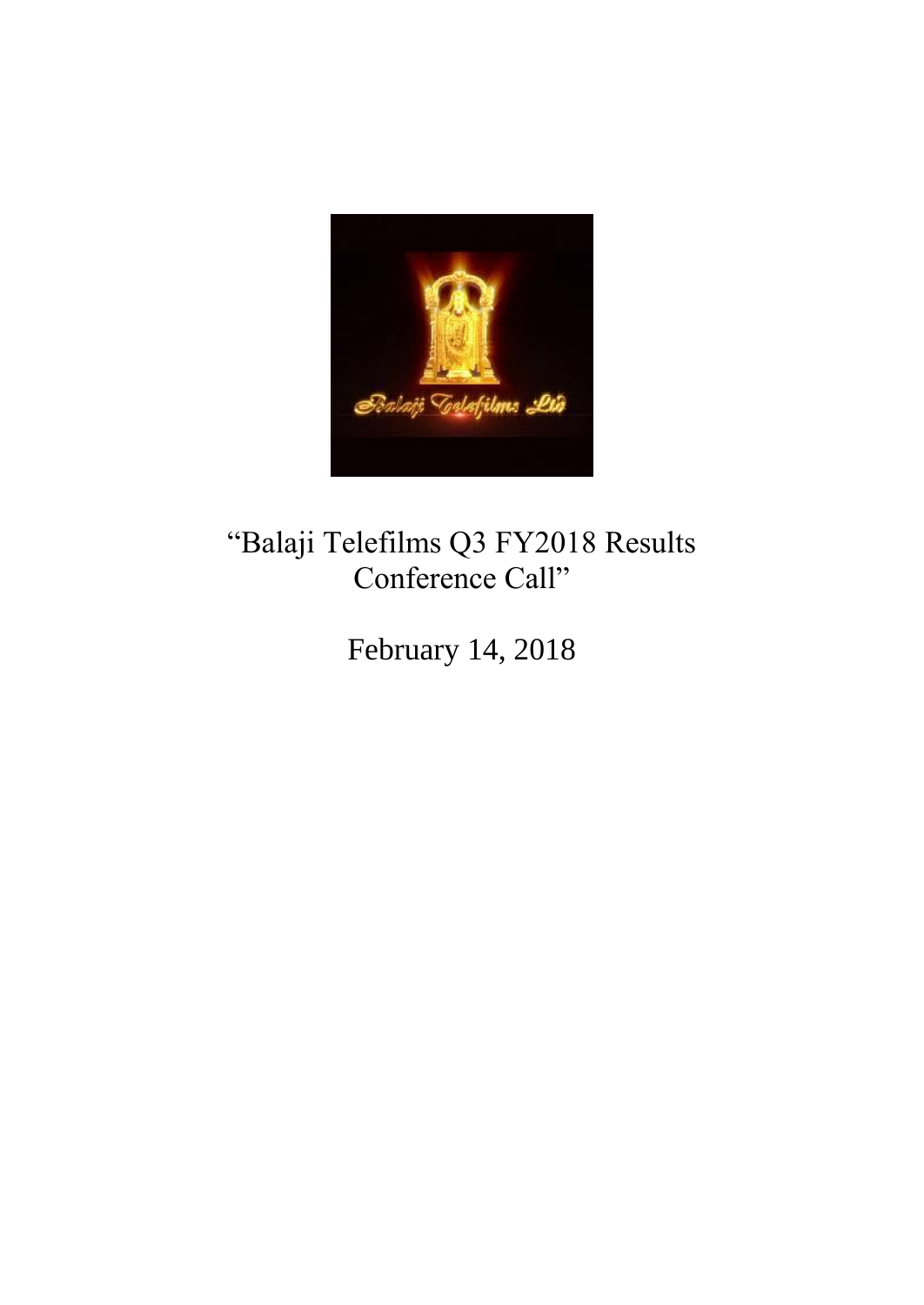

# **ANALYST: MR. ROHIT DOKANIA - IDFC SECURITIES**

**MANAGEMENT:MR. NACHIKET PANTVAIDYA – CHIEF EXECUTIVE OFFICER OF ALT – BALAJI TELEFILMS LIMITED MR. SANJAY DWIVEDI – GROUP CHIEF FINANCIAL OFFICER – BALAJI TELEFILMS LIMITED MR. KARTIK SANKARAN - SENIOR VICE PRESIDENT - INVESTOR RELATIONS – BALAJI TELEFILMS LIMITED**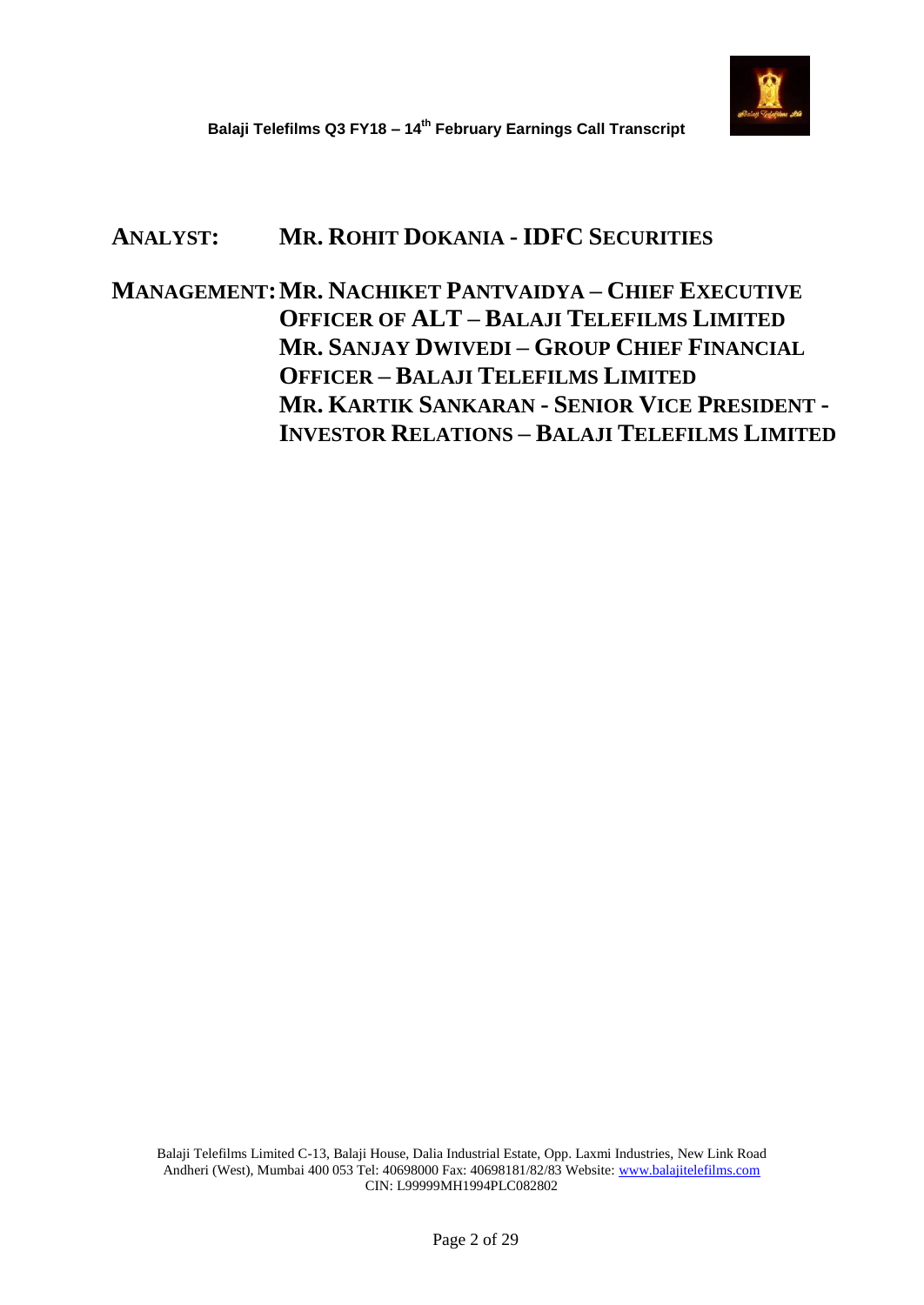

- **Moderator:** Ladies and gentlemen good day and welcome to the Balaji Telefilms Q3 FY2018 Results Conference Call, hosted by IDFC Securities. As a reminder all participant lines will be in the listen-only mode and there will be an opportunity for you to ask questions after the presentation concludes. Should you need assistance during the conference call please signal an operator by entering "\*" then "0" on your touchtone telephone. Please note that this conference is being recorded. I now hand the conference over to Mr. Rohit Dokania from IDFC Securities. Thank you and over to you Sir!
- **Rohit Dokania:** Thank you Melisa. Good afternoon everyone and firstly apologies for the delay in start of this call. Welcome to the Q3 FY2018 results conference call of Balaji Telefilms Limited. I would like to thank the management for giving us the opportunity to host this call. The management team is represented by Mr. Nachiket Pantvaidya, CEO, ALT Balaji and Group CEO, Mr. Sanjay Dwivedi, Group CFO, Mr. Kartik Sankaran, Senior VP - Investor Relations and other senior management personnel. We will start the call with the commentary from the management and then move into the Q&A. Thank you every one and over to you Kartik!
- **Kartik Sankaran**: Thanks Rohit. Good evening everyone. Welcome to our Q3 FY2018 Earnings call. We announced our quarterly results and nine months results last evening and the results presentation is also available on the company website. I hope you have been able to download this and go through it.

I would like to remind everyone that anything said on today's call pertaining to the future and the outlook for the business needs to be taken at the forward-looking statement and in context with the risks we face. I would now like to hand over the conference to Mr. Nachiket Pantvaidya to give us an update on the business performance. Over to you!

**Nachiket Pantvaidya**: Good evening every one and happy Valentine's Day and thank you for joining us for Q3 FY2018 Earnings call. I will start with the quick performance update and also update you on how we see the business revolving over the next few quarters.

> On the ALT Balaji Digital front, we ended December 2017 with 14 original shows making number one destination for original and exclusive OTT content in Hindi. Now, we stand at 17 shows, that's an improvement on the 14 number. Our library consists of

Balaji Telefilms Limited C-13, Balaji House, Dalia Industrial Estate, Opp. Laxmi Industries, New Link Road Andheri (West), Mumbai 400 053 Tel: 40698000 Fax: 40698181/82/83 Website: www.balajitelefilms.com CIN: L99999MH1994PLC082802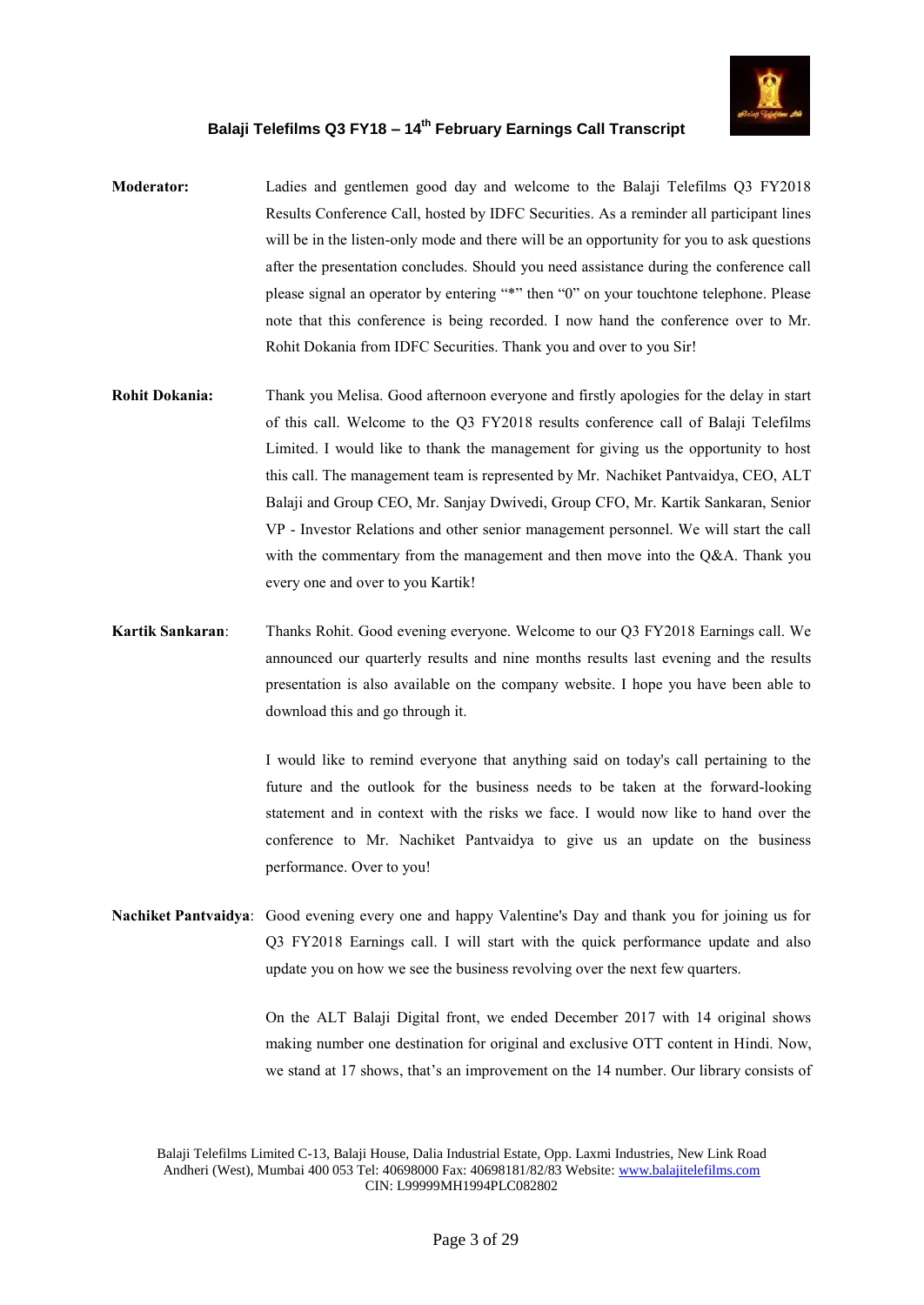

something for every type of audience. We have an upgrade to daily shows like Karle Tu Bhi Mohabbat to high impact stories like the Bose Dead/Alive, series that we put out with shows like Ragini MMS 2.0 and Dev DD.

Hence the library gets stronger as we bring even more new stories every quarter, so since then we have also launched Test Case and Haq Se, which is giving us good numbers. We had set out to create a differentiated entertainment experience for individual consumption. The response so far has been great.

The feedback we have been getting for our shows only strengthens up presence that Indian audience love new and fresh stories and where exists to a sizeable base of viewers to looking for the differentiated stories and from a business point of view also are willing to pay to original stories.

We continue to believe that Indian viewers now have a very good alternative to the type of shows available on Indian Television or the foreign language content on another OTT services and as other players in the market add more language content, this will only allow viewers greater choices, slowly change the viewing habits from traditional to digital OTT. For example in Q3, our much talked about show Bose Dead/Alive went live on the platform. This is the story that examines the midst behind one of India's most iconic freedom fighters, the character of Bose in this show, have been played by Rajkummar Rao and it is directed by Pulkit and it has been creatively produced by Hansal Mehta, the famous director. The show is set across five countries and chases the journey as this iconic character from being an introverted 14-year-old to a 48-year-old brave nationalist.

I would like to add that the show has had a rating of 9.4 on 10 IMDB**,** which makes one of India's highest rated original series and therefore we want to kind of go destroy the myth that we will make only make certain mass consumption product, which is of a certain quality. We are also able to express ourselves creatively and make high quality creative products on a digital platform.

We have also test marketed the show in the Reliance Jio platform which was well received. Subsequent to this in the current quarter we have signed an agreement with Reliance to make available all our shows in the Jio Cinema platform. This along with

Balaji Telefilms Limited C-13, Balaji House, Dalia Industrial Estate, Opp. Laxmi Industries, New Link Road Andheri (West), Mumbai 400 053 Tel: 40698000 Fax: 40698181/82/83 Website: www.balajitelefilms.com CIN: L99999MH1994PLC082802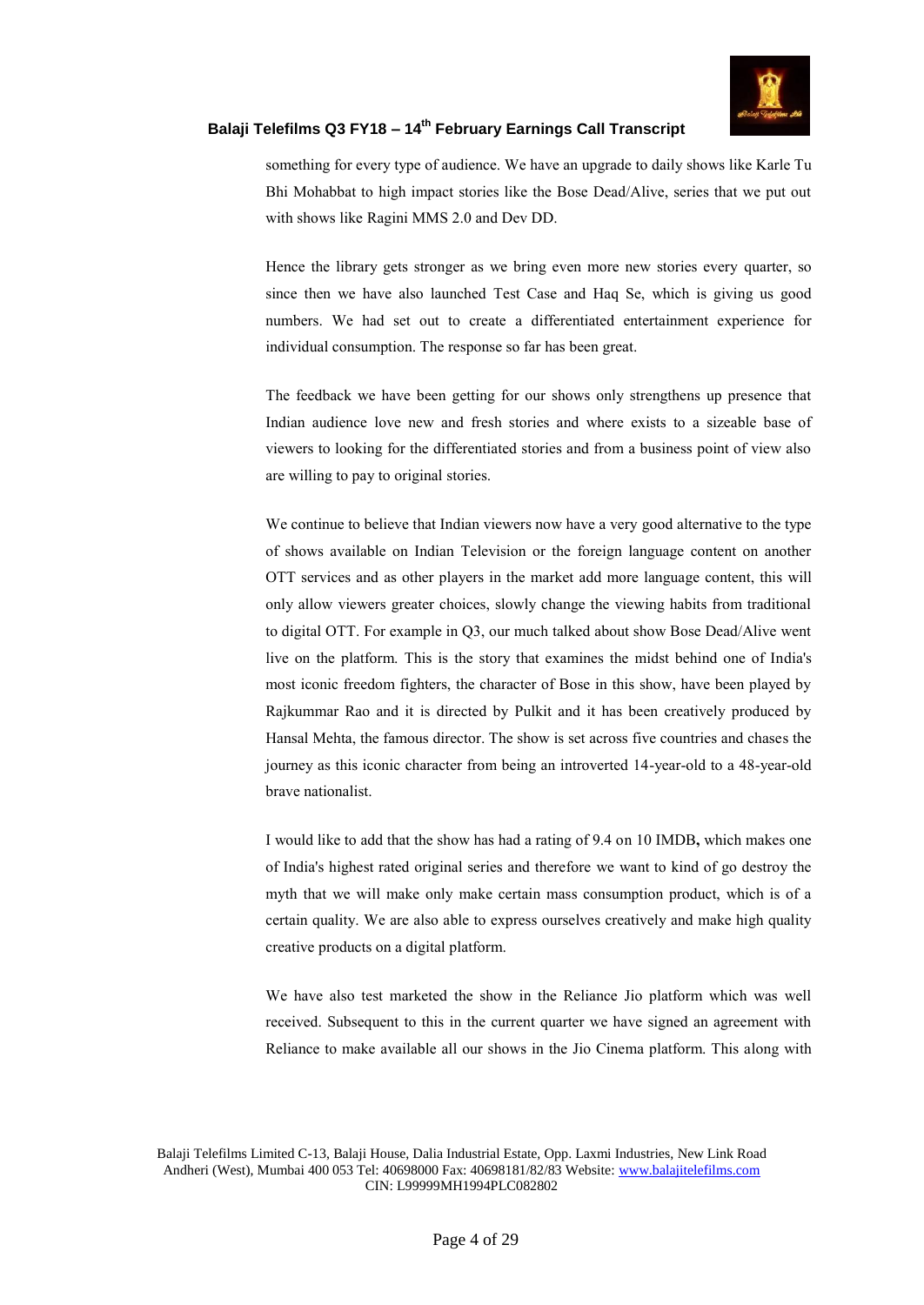

the other telecom partners is an excellent way for us to get more sampling and user for our content and never mind that you also get money for that.

During the quarter, we went live to Vodafone and ALT Balaji content and now ALT Balaji content is also available on Vodafone Play. We believe that these partnerships are important and necessary for the large telecom operators have large pools of customers and can help an OTT service like us good access and billing support while ALT Balaji can provide with original video so that we can help to create a regular data consumption habit. Early feedback from Vodafone deal shows that the time spent on the Vodafone Play app has gone up 2x to 3x on the back of original content resulting in better data consumption viewers.

For those new to our business I would like to explain our deals with Vodafone. Vodafone has a video playing app for Vodafone Play and all the ALT Balaji shows are available within the app and customer watching video of ours for a certain number of seconds in a month, ia treated as a view and we get paid for that month. Next month when customer watches a certain number seconds, we will get paid again and so on and so forth. The benefit of the partner will be to continue to monetize our content, also keep having more customers as the telecom company increases the user base. On Vodafone such kind of content helps to improve the data consumption of its network and also helps bring in a newer video consumers who may not be ready for English content or do not want to watch repeat catch of TV content.

Our differentiated content allows us to make these alliances and partnerships across the Internet ecosystem and as we add more partners we should be able to increase the number of consumers of ALT Balaji. Going forward we see these partners playing an important role in popularizing our content including the sampling and eventually getting a much needed in penetration into consumer viewing habits and wallet shares.

As we continue to add shows to the library, it will helps strengthen the value proposition to these consumers as well as allow telecom operators to increase the data consumption of the network leading to higher ARPUs. The benefits of the telecom partnership are as follows; One, it allow us to quickly reach the greater number of samplers, then you will get to by relying on word of mouth or just pull marketing. Two, functions such as customer billing and service can be handled by the telecom operator allowing us to focus on content creation. Three, telecom operators and the data

Balaji Telefilms Limited C-13, Balaji House, Dalia Industrial Estate, Opp. Laxmi Industries, New Link Road Andheri (West), Mumbai 400 053 Tel: 40698000 Fax: 40698181/82/83 Website: www.balajitelefilms.com CIN: L99999MH1994PLC082802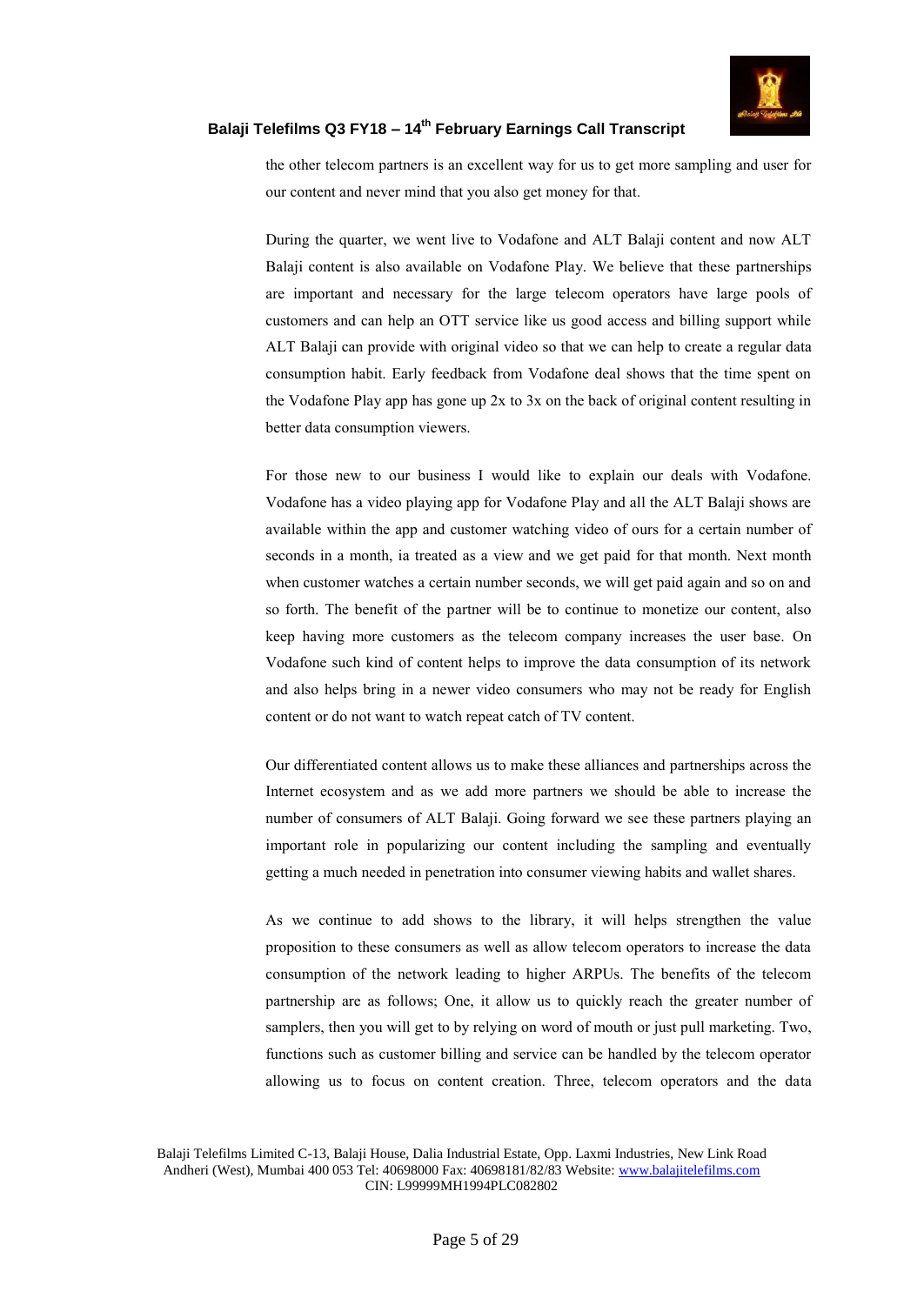

analytics can help with reducing technology costs. All of the above while may result in lower revenue for user for us, but allows us to control our cash burn and helps us to quickly establish our profitable OTT business such as accessible to price sensitive urban markets.

I would now like to give you an update on how we see the key metrics on this business evolving over the next one or two years. We had initially felt that the Indian consumer would pay anywhere between Rs 80 and Rs 90 a month for an OTT service and we were going to attract 3 million or 4 million of users; however, we realize that at the rate of the data consumption is increasing and the change in data tariffs meant that there was a much larger universal video consumer but at probably lower price point. Our approach is always being to create a profitable business in three years and we continue to remain on track of that. We are seeing the instead of 3 to 4 million users, we should now be able to attract 7 to 8 million of course through our telecom partnerships at lower ARPUs of around 10 to 20 a month and 1 to 2 million international consumers at 1 to 2 dollar a month, in the first three years.

The impact of this feedback is that we expect to breakeven at about Rs 250 to Rs 300 Crores instead of the earlier Rs 350 to Rs 400 Crores a year level. In addition to the revenue we noticed about cost in the OTT side also have moderated. On the content side, while there remains a lot of noise for players paying over the top of creating content, our 20 years experience in creating hit content and with tight budgets will ensure that we are able to deliver hit OTT content without spending over the top. In addition to contents spend, we see clear savings in marketing and technology cost as a distribution partners co-shares some of these expenses.

I will share some of the key performance matrix for the quarter. We closed the quarter at 10 million downloads and added 2 million web users, so it means 12 million users totally. Our focus this quarter for that improving conversion of the existing downloads as well as driving usage to the Vodafone and Reliance and not necessarily spending marketing money chasing fresh downloads. All of these resulted in a crossing the 500000-paid user mark, so we have beyond the half a million mark on December 31, 2017 and we are well on track to clock the 1 million paid user mark in probably in the next 15 to 20 days.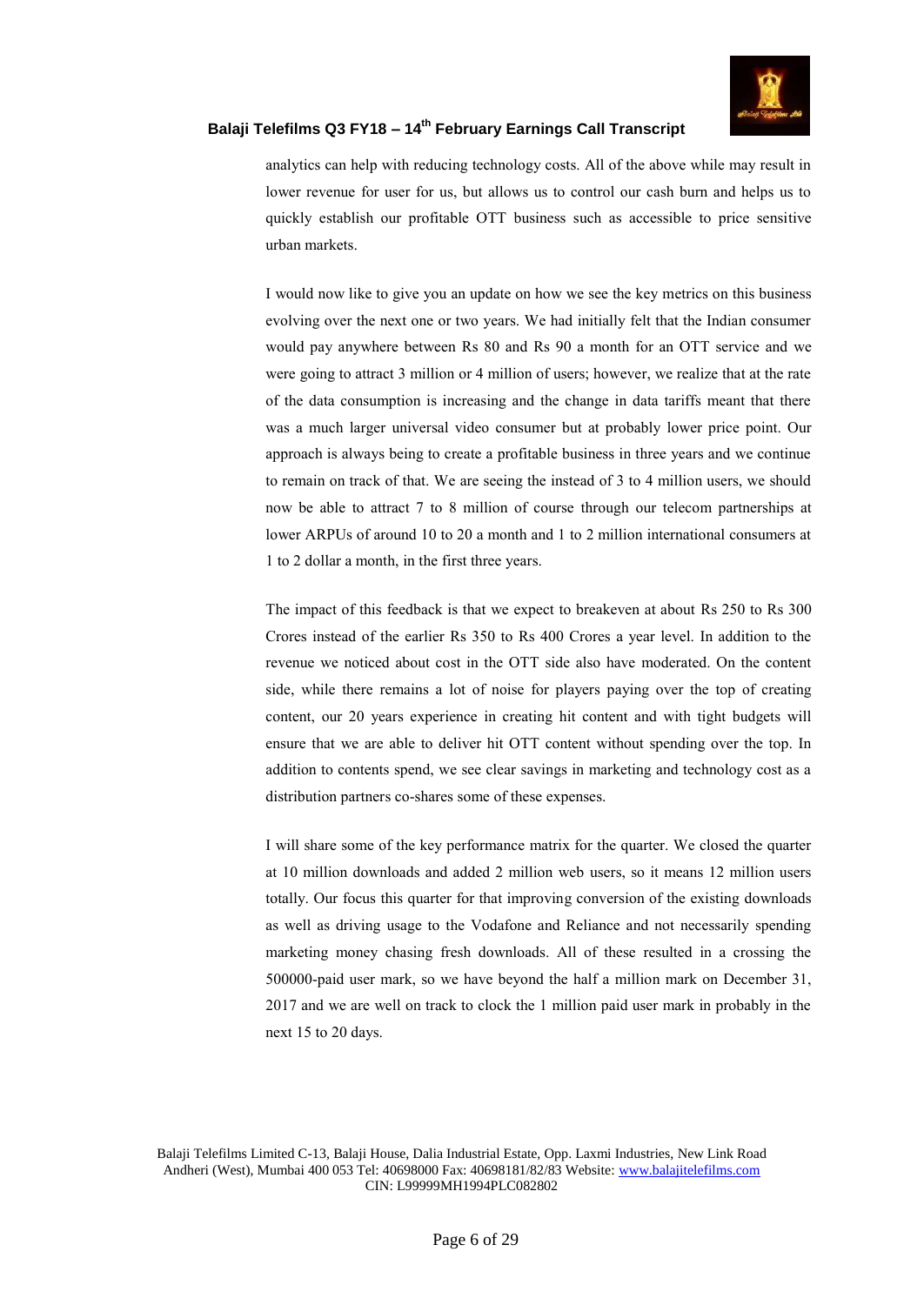

Our customers have seen over 434 million minutes of content so far and the average view time on the app has improved to 98 minutes. It is equivalent to about five episodes of viewing. 90% of the user base is from India and we have seen viewership from all categories of viewers across metros, Tier 1, Tier 2 cities as well as smaller towns.

Internationally the business has seen good traction in market such as Pakistan, Bangladesh, US and UAE. These have been markets that are traditionally appreciated in Indian content. In terms of the shows and what has been working, I am happy to report that the approach of creating content of different subsegments has working well for example a show like Dev DD aimed at the female audience is being sampled by over one million viewers and over 20% of them have been watching all the episodes. Then BOYGIRI, which is more male centric has about 300000 views and 22% has seen all the episodes.

Let me now conclude this update, by retreating our priority for this business, we want to create a profitable OTT business in the next two years and our focus remains on content creation and distribution. We are not keeping a specific download number or user-based matrix. All of our spending remains calibrated to ensure that they create value for our shareholders over the next four, three years. While the subscription OTT market has just opened up, we think there is substantial monetization and value creation of opportunities availble over the next two years and our head start in this will serve more advantage.

Let me now hand over to Mr. Sanjay Dwivedi, our group CFO to give you an update on the other business in the group as well as Q3 financial performance. Thank you.

**Sanjay Dwivedi**: Thank you. I will start with an update on the TV and movie business before going to the financial performance. Our TV business had a relatively modest quarter as the total programming hours were only 179 hours against an usual run rate of 225 to 250 hours a quarter. This quarter saw one of the popular high revenue show Chandra Nandini coming to an end on Star Plus after nearly 250 episodes. We are currently operating with five shows, two on Colors, two on Zee and one on Star Plus. As mentioned we remain focus on creating high revenue shows and not increasing the hours and the production without a similar increase in hourly realization.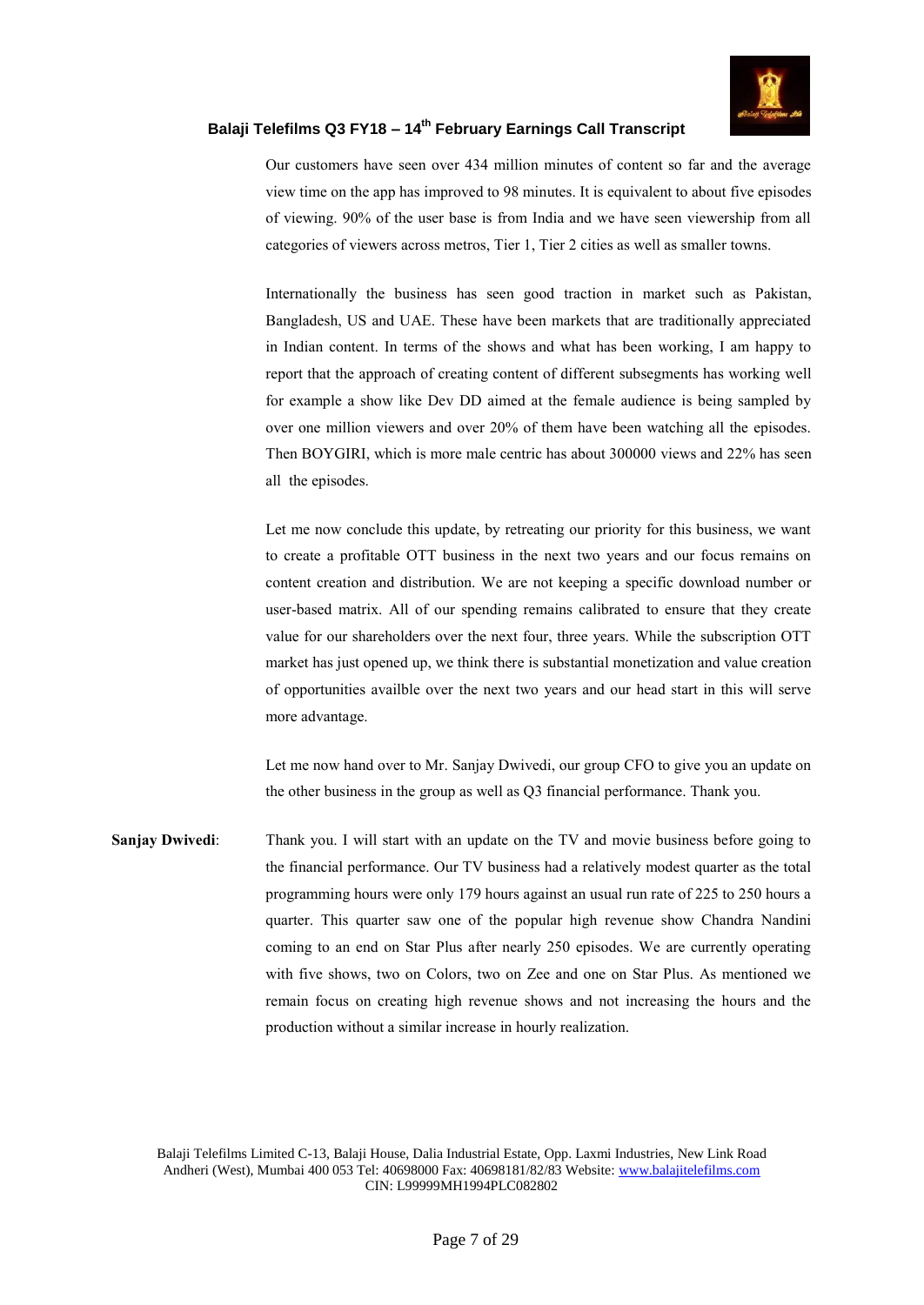

Q3 FY2018 hourly realization came in at 33 lakhs in an hour and will continue to remain in the zone of 32 to 35 lakh range. Our margins this quarter improved on as we had no new shows launched in this quarter. Therefore, in spite of a reduction of over 32% a numbers of hours of programming, our gross margins have improved by 22.5% for the quarter. Our television shows continued to deliver the rating points for the channels and we are regularly receiving an additional incentive see over and above the base we committed by the channel. We hope to revert back to our original run rate of six to eight shows in the coming quarter and our in active discussion with channels for the new shows.

The movie business this quarter had no new releases and we continue to remain careful with our investment in the movie business and our working on projects where we are able to pre-sale a significant percentage of cost even before we commission production.

Our next release will be Veere De Wedding releasing in June 2018, starring Kareena Kapoor and Sonam Kapoor. We will also be releasing Laila Majnu creatively supervised by Imtiaz Ali a small budget movie with a fresh talent in May 2018.

This quarter we saw final clearance for our corporate reorganization of Balaji Telefilms. As part of the reorganization, we are merging the film production business of Balaji Motion Picture Limited and BOLT Media into the Parent Listed Company, Balaji Telefilms. This will allow us to streamline group structure, centralized and consolidate content creation in one single unit, then bringing down corporate and other overheads. These are resulted in our numbers being restated for prior period and our earnings release has more details and showcase the number with and without the corporate reorganization.

Coming to the financial performance, this quarter sees the impact of merger resulting the restating of our numbers. I will quickly summarize the impact given this effect of reporting. The merger has resulted in the creation of deferred tax assets of 27.8 Crores on account of around 80 Crores brought forward losses in the Motion Pictures business. This tax asset has resulted in the FY2017 profit increasing by Rs.27.8 Crores and therefore nine month FY2017 loss before tax of 11.4 Crores has changed into a profit of Rs.16.4 Crores. In the current nine month FY2018 tax expenses of 16 Crores include three items, MAT at 9.15 Crores, before tax charge of Rs.4.5 Crores, which is 11.5 Crores reversal of deferred tax as it created on account of reorganization in nine month

Balaji Telefilms Limited C-13, Balaji House, Dalia Industrial Estate, Opp. Laxmi Industries, New Link Road Andheri (West), Mumbai 400 053 Tel: 40698000 Fax: 40698181/82/83 Website: www.balajitelefilms.com CIN: L99999MH1994PLC082802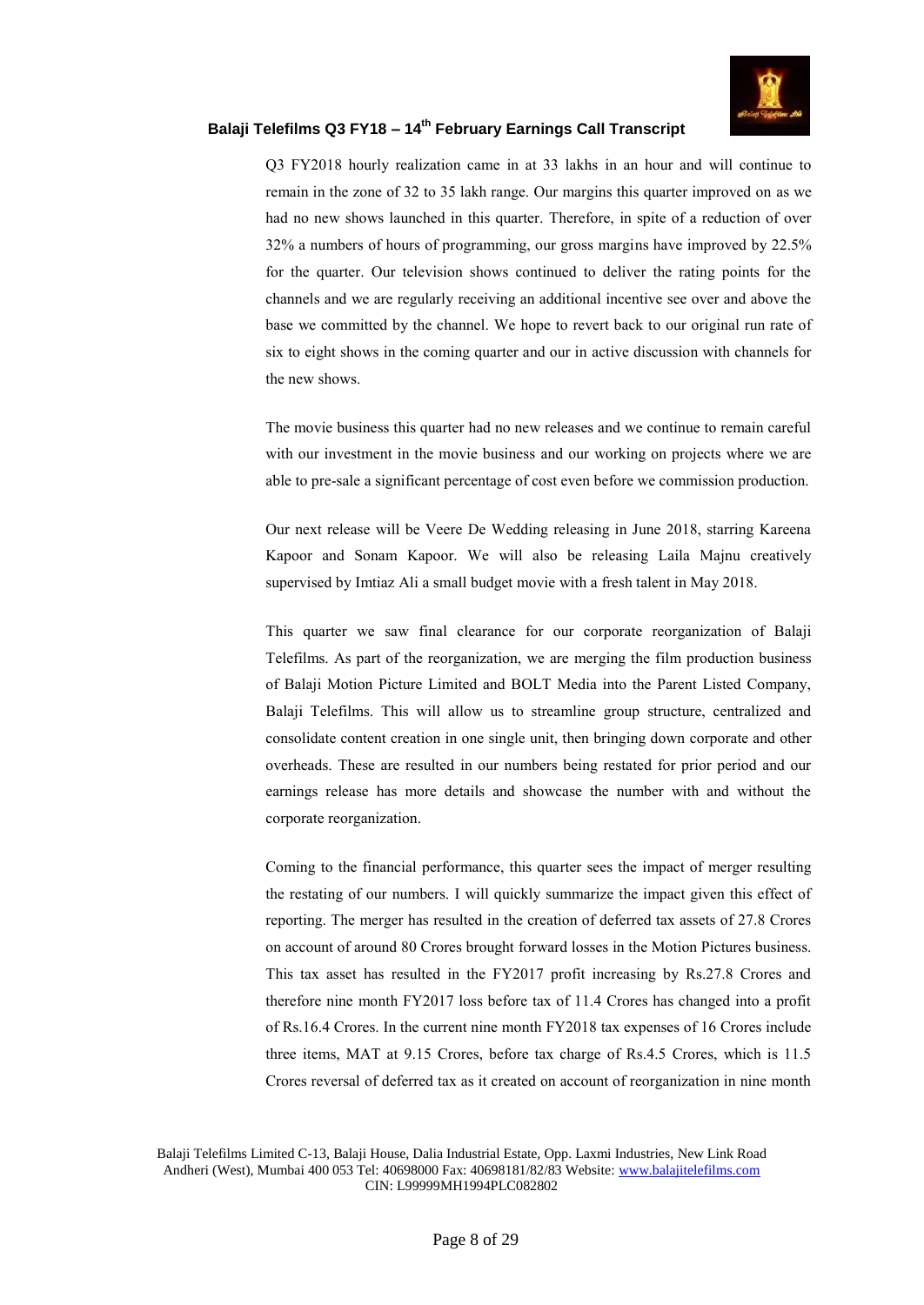

FY2017 less MAT of 7 Crores. Please note that all of the charges are account of before tax asset, do not result in additional cash outflow on account of taxation.

Coming to the key items this quarter on a standalone basis. 42% growth in EBITDA Q3 FY2018, EBITDA has Rs.12.9 Crores versus Rs.9.1 Crores in Q3 FY2017. 80% growth in PBT Q3 FY2018 PBT at Rs.12.6 Crores versus 7 Crores in Q3 FY2017. 28% growth in PAT Q3 FY2018, PAT at Rs.9.3 Crores versus 7.3 Crores in Q3 FY2017.

ALT Balaji remains in our investment stage and our consolidated numbers will have an impact of the start off losses incurred by ALT Balaji. Revenues remain flat and ninemonth FY2018 revenues at Rs.319 Crores versus Rs.326 Crores in nine-months FY2017. EBITDA losses increased by 37% and nine-months FY2018 EBITDA at Rs. 32.5 Crores versus 33.6 Crores in nine month FY2017. Nine-months FY2018 losses reduced 59% and were at Rs.12.4 Crores versus Rs.30 Crores in nine-month FY2017.

Our investments in mutual fund unit at December 31, 2017 Rs.468.5 Crores and total inventory as of December 31, 2017 was at Rs.115 Crores, which includes new inventory of around Rs.47 Crores.

We believe that we well funded for our expansion on the digital business and continue to execute on our vision to create a profitable and value accretive media business. I thank you all for joining us today and now would request the moderator to open the Q&A session. Thank you.

- **Moderator:** Thank you. Ladies and gentlemen, we will now begin the question and answer session. We have the first question from the line of Kunal Vora from BNP Paribas. Please go ahead.
- **Kunal Vora:** This is Kunal Vora from BNP Paribas. Couple of question Sir, one is on your agreements with Jio and Vodafone versus ALT Balaji, now is the content same which you are providing to Jio and Vodafone and if that is the case what is relevance which remains for your OTT that is first, if you can answer that I will go to the next one?
- **Nachiket Pantvaidya:** See first of all I think the app experience is unique to us. Secondly also on the app if you see the way the UI works is something that people are paying for. Having said that we expect that over the years if our telcos give it away free, people will choose those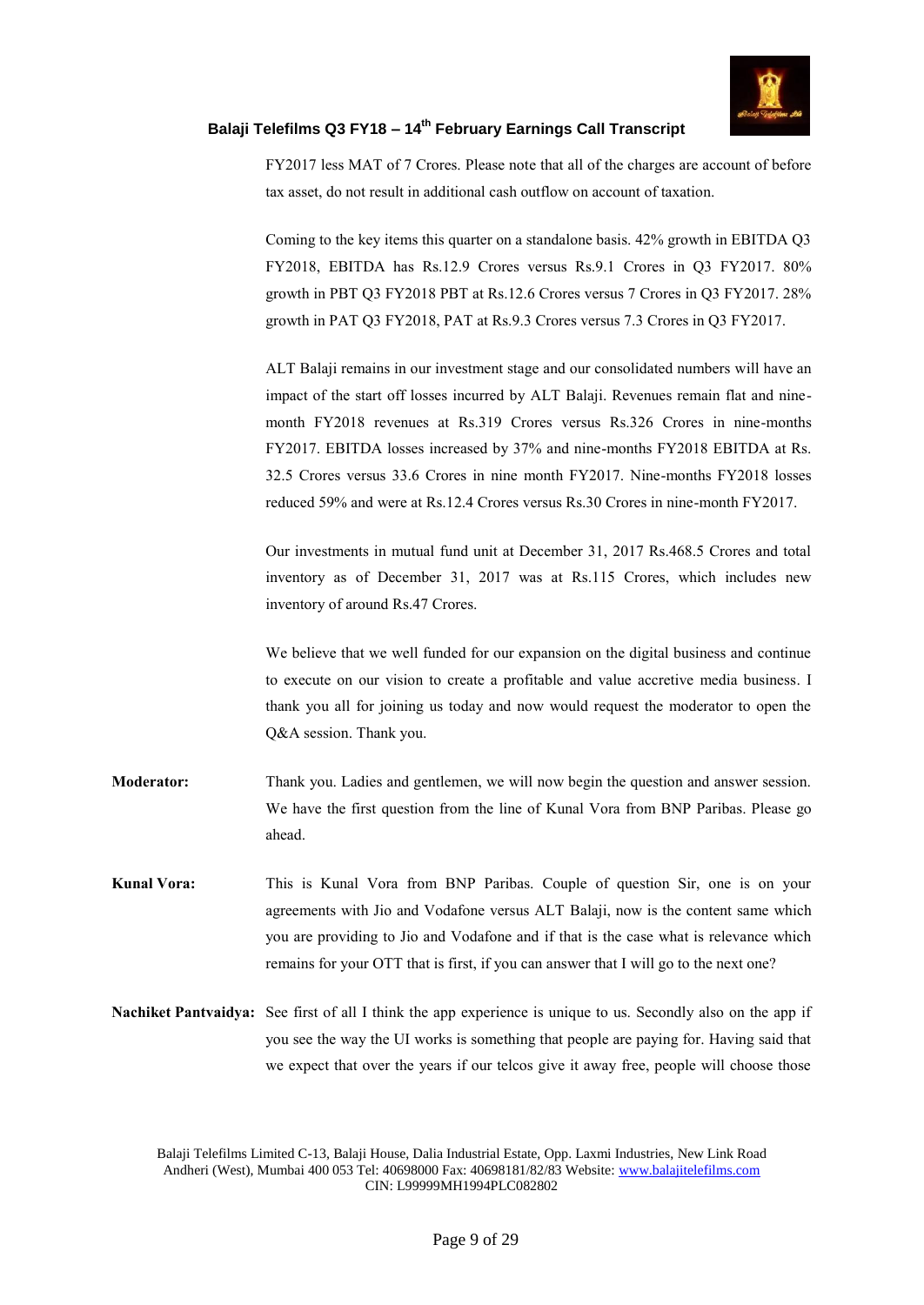

over the app to watch. If they keep doing that and if that keeps happening, then we effectively have a user base, which is going to be larger on telco apps as compared to our apps, and we are happy to be with it because that drives our growth. The content plays from our server and we have both control over the consumer from a data point of view as well as the we can bill for it. So we do not see any paradox, so we will keep building the app standalone as a platform. We are happy to take the money from any of the telcos if they are giving or if we do not do that the flipside of all this is that there is an ecosystem that we will loose out on, so when we made the business plan for the app, Reliance Jio was not giving away internet free that has not happened and because of that the whole ecosystem is changed. So my hard firm belief is that you can of course secure and bleed about 1000 Crores in the next three years and say that he is building some app, I do not know this is a hit or not, I do not want to break the distribution system. Our chosen part is to copartner with telcos to build with. First step is Vodafone, the second step was Reliance Jio in January 26 and end of February we will also be on Airtel. At any point in time towards three years down the line if you see that we do not to put all of the this back on our app we can terminate our agreements and take it all back having built 10 or 15 million subscriber base to it, so it also cuts out our marketing cost. So in the sense, I control the consumer and control the IP of the shows and I can always get it back. I am just taking out this 100 Crores marketing money out of that and using this as a marketing to breakeven point in about 800 days.

**Sanjay Dwivedi:** And we have also planning to have full data analytic of our consumers.

**Kunal Vora:** I understood. Sir is it fair to assume that the 7-8 million customers, which you are expecting in a couple of years' time, most of them will be Telco customers, and not direct customers of ALT Balaji?

**Nachiket Pantvaidya:** 80% Telco. it is not correct because we will always have the ALT Balaji logo and they will be served from our server. So of course they will come from Telco, but it may saying that the guy who watch Sony Television on Tata Sky, is a Tata Sky customer or Sony Customer, you tell me.

- **Kunal Vora:** I understood.
- **Nachiket Pantvaidya:** Because we owned the customer, we have the data also, so that is how I think fair is to say that they are partly telco customer and partly our customer, but it is like what is the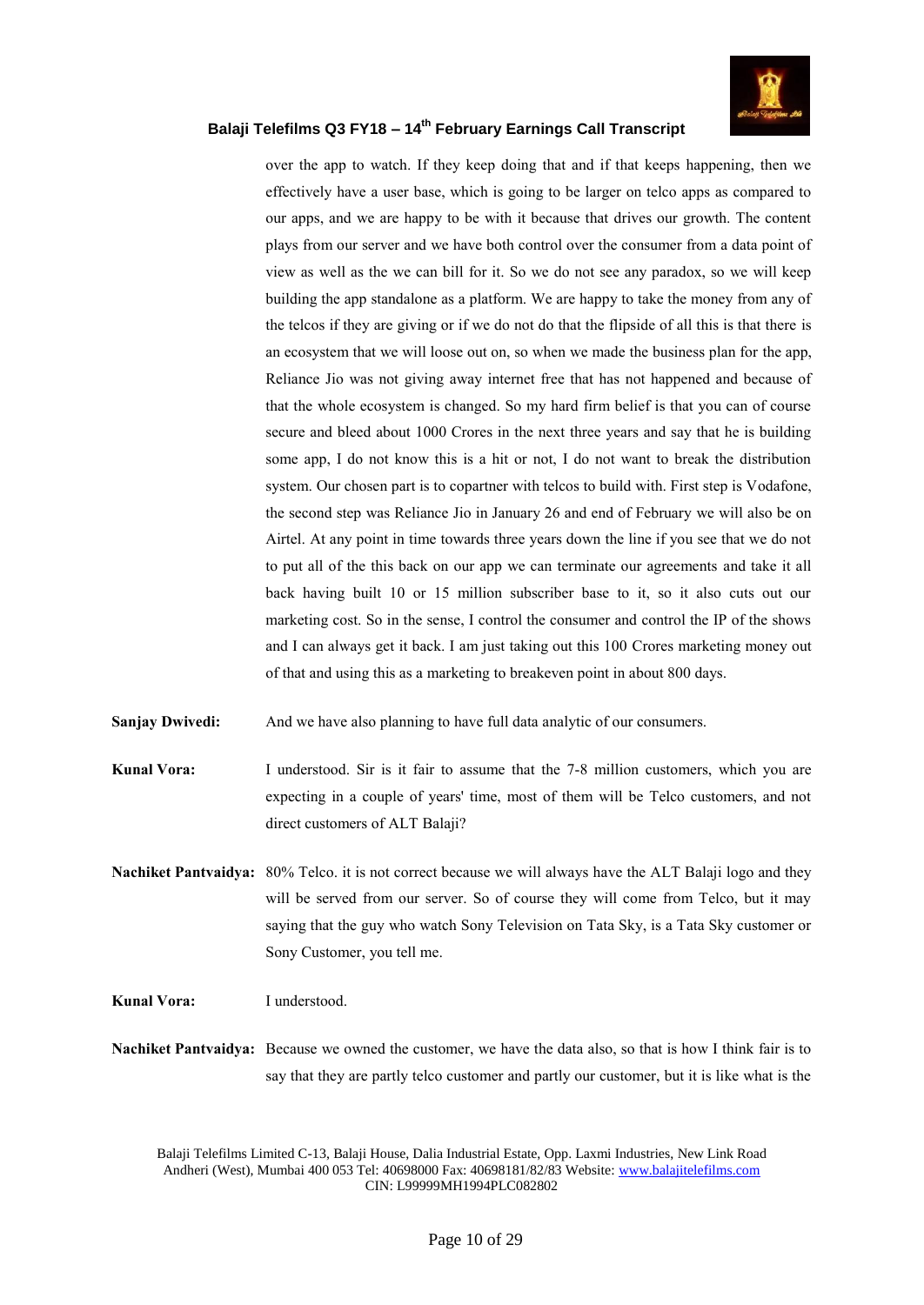

distribution strategy for internet today. If you have got a lots of finances, I can keep saying that yes I will pour 300 Crores into developing this business in year five probably I will breakeven but that is the case. We are responsible to our shareholders and even the breakeven and yet keep our IP and consumers together. Also all our shows are branded ALT Balaji on these website, so everybody knows it is an ALT Balaji show.

- **Kunal Vora:** Sure Sir and will you get fixed fees or it will be variable cost per customer as the customer base increases, we will have to keeping more?
- **Nachiket Pantvaidya:** No it is not related to customer base, it is related to number of shows first of all, so when I signed the deal with 10 shows on the app versus when the deal is up for renewal for 20 shows in the app obviously the price for consumer dynamics in change, so this is a ascending scale and when we did this deal, we hardly had eight shows, today we have 18 shows as we progressed ahead our deals with the telco will become more rich, because we will have more shows.
- **Sanjay Dwivedi:** With healthy library.

**Nachiket Pantvaidya:** Correct, so it is related to number of shows on the app.

**Kunal Vora:** I understood and just last question from my side. It is like Reliance Jio is one of the shareholders as well as they are now one of parties to which you are providing content through, is there any preferential deal or it is the same deal across all telecom operators?

- **Nachiket Pantvaidya:** It is the same deal, so we are not differentiating across three telecom operators. The only thing that we did is tests goes out then before we get the deal as I mentioned in my earnings call before we went out to get some learning's and how the platform behaves, we tested goes out which was a one time deal and whole the library started on January that was the only that we will get differentiate with Jio that we tested goes out when it launched.
- **Kunal Vora:** I understood. That is from my side. Thank you Sir.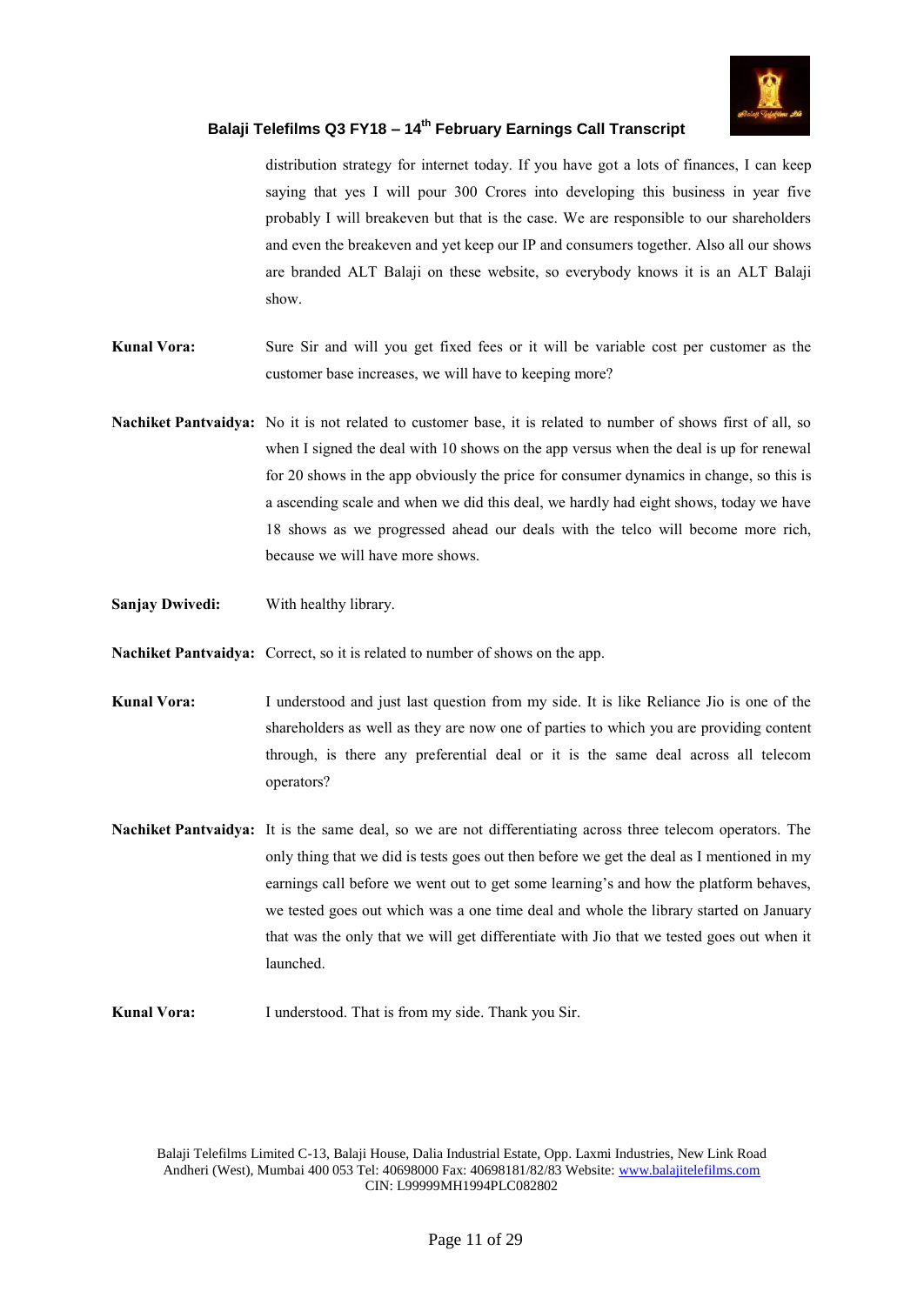

- **Moderator:** Thank you. We have the next question from the line of Ankur Periwal from Axis Capital. Please go ahead.
- **Ankur Periwal:** Nachiket, congrats for a strong performance. Sir over two questions, so you mentioned we are at 14 original shows as on Q3 ending and right now we are 17, what will be the number of hours we are right now and what is your thought going ahead next year?
- **Nachiket Pantvaidya:** Basically at the end of March 31, 2018 we will be roughly around 120-130 hours. Our run rate seems to be 150 hours per year. So going ahead I think we will be about 150 hours, but we might want to pump this up to maximum level of 200 hours, why I feel that is that even if we actually see - moving towards 3 or 4 million paying subs by Diwali next will be might want to put in more hours on the app. Right now we are trying to also match our costs to for revenue realization. So because we feel that the ARPU cannot be Rs.80 or Rs.90 and it has to be lesser and therefore we are seeing from our earlier projected, there is a revenue down for me also want to make costs, for the purposes of this discussion our development pipeline is currently of 34 shows, but whether to put them into production and incur those costs over the next one and half years we will kind of ease it along with our revenues growth, so I think it is 22 shows next year and if the earnings goes well then more than that.
- **Ankur Periwal:** Fair enough and the cost of this content creation will it be the similar ballpark what we have been discussing earlier or is there any revision to that?
- **Nachiket Pantvaidya:** What we have been discussing earlier is about a 90-100 Crores cash spent, which will reflect at around 30-40 amount spent in this year, 30 Crores amount more spent will come, so the cash that you will put in will be within about 95-105 Crores, not more than 105 Crores less than 95 Crores depending on how we stay out on the app where you want to relieve everything after the first of the year the amount of course will change.
- **Ankur Periwal:** Fair enough. Secondly on the distribution front, now in the domestic we do have a tieup with Voda and Jio, how is our international expansion shaping up?
- **Nachiket Pantvaidya:** I am glad you brought this. What you are finding and I must confess to you is that the content is being taken up in markets which have more Indian theme so UK and Europe the content is not being taken up that far because people are comparing it to Netflix and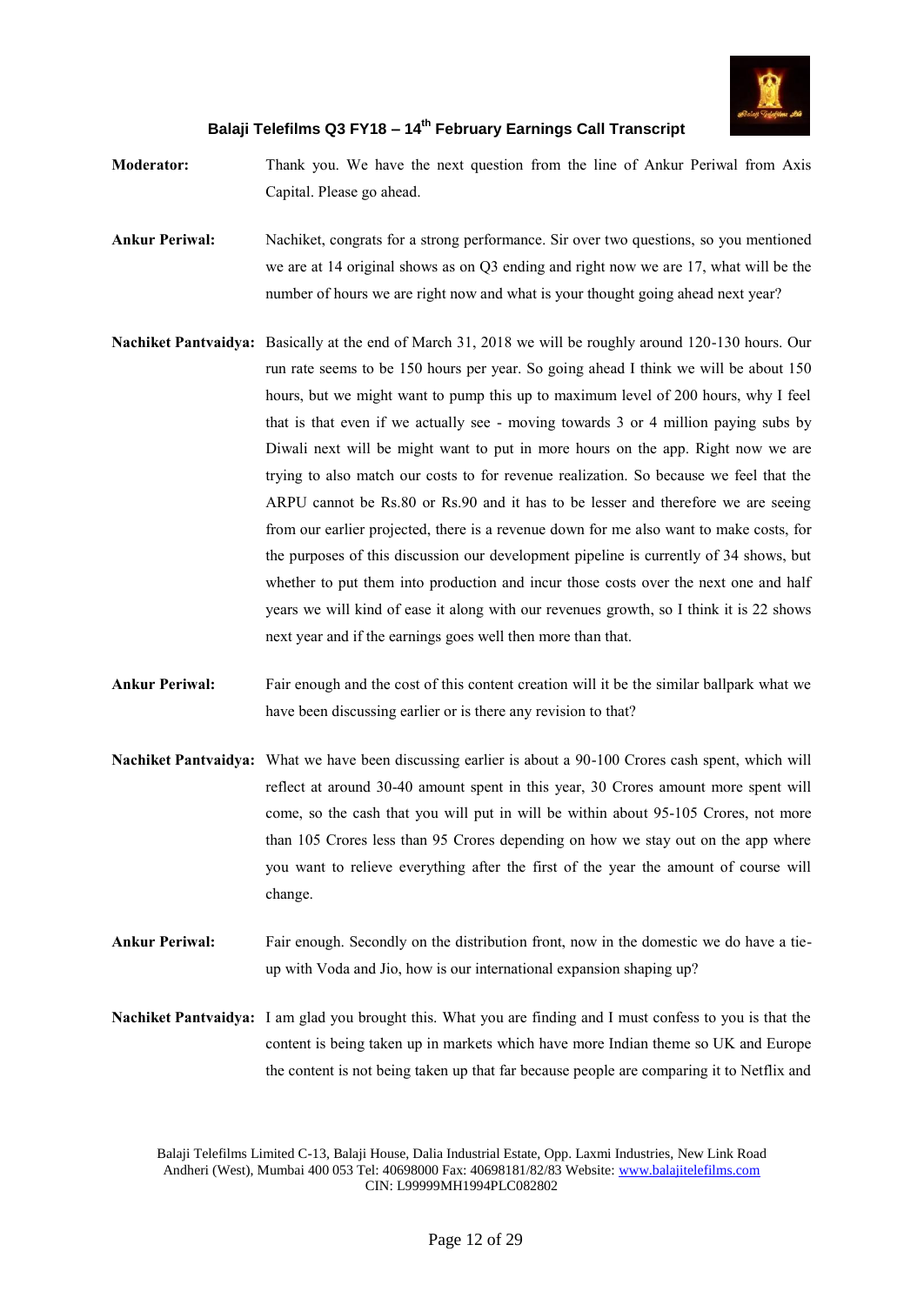

then they are saying that because they are second generation for generation Indians. But our real opportunity I feel lies in the countries of Indonesia, Bangladesh, Pakistan and Middle East. Between these four countries there are 500 million users, the economies are similar to us. So what we planning to do is to release the content post the IPL that is somewhere in June and release it in Bahasa and in Arabic and in Bangla. Targeting these three markets where we hope to get about a million subscribers more. What ARPUs will come from these markets, we will know only after but my suspicion is Rs.20 again. So another fragmented we are adding to the international strategy of setting it out in UK and Europe, is that to aggressive attract the Indonesian market by dub it in the local language, dub it in Arabic language and dub it in Bangla language.

- **Ankur Periwal:** Okay and this dubbed content will be over and above the 120 to 150 hours of content that we just mentioned, right?
- **Nachiket Pantvaidya:** No this 150 hours only will get dubbed. There will be a cyclic lag of two months for dubbing.
- **Ankur Periwal:** Sure and I recollect in our earlier conservations you had highlighted dubbing of Hindi content to regional languages as well where are we on that?
- **Nachiket Pantvaidya:** So Bangla is right now Tamil, Telugu available if you see on the app with the lag of a month, so when something is released now, a month later it is available in south languages, we have done a Bengali original which has done well for us, but like I said we have plan to do the whole Bengali big to address the Bangladesh plus West Bengal market somewhere in June, so Tamil, Telugu available immediately now on the app.
- **Ankur Periwal:** So when you said now the Hindi content, which was visible a quarter back will get converted immediately, is that right understanding?
- **Nachiket Pantvaidya:** Yes. To basically if you go to the app now, you can chose this language you want to Karle Tu Bhi Mohabbat and we want to watch it at Hindi, Tamil or now the other three languages.
- **Ankur Periwal:** Okay that is helpful and lastly on TV content bit, but now we have seen slight dip in volumes although margins have sort of compensated for the that, what is our outlook there and what sort of growth can we look at that business?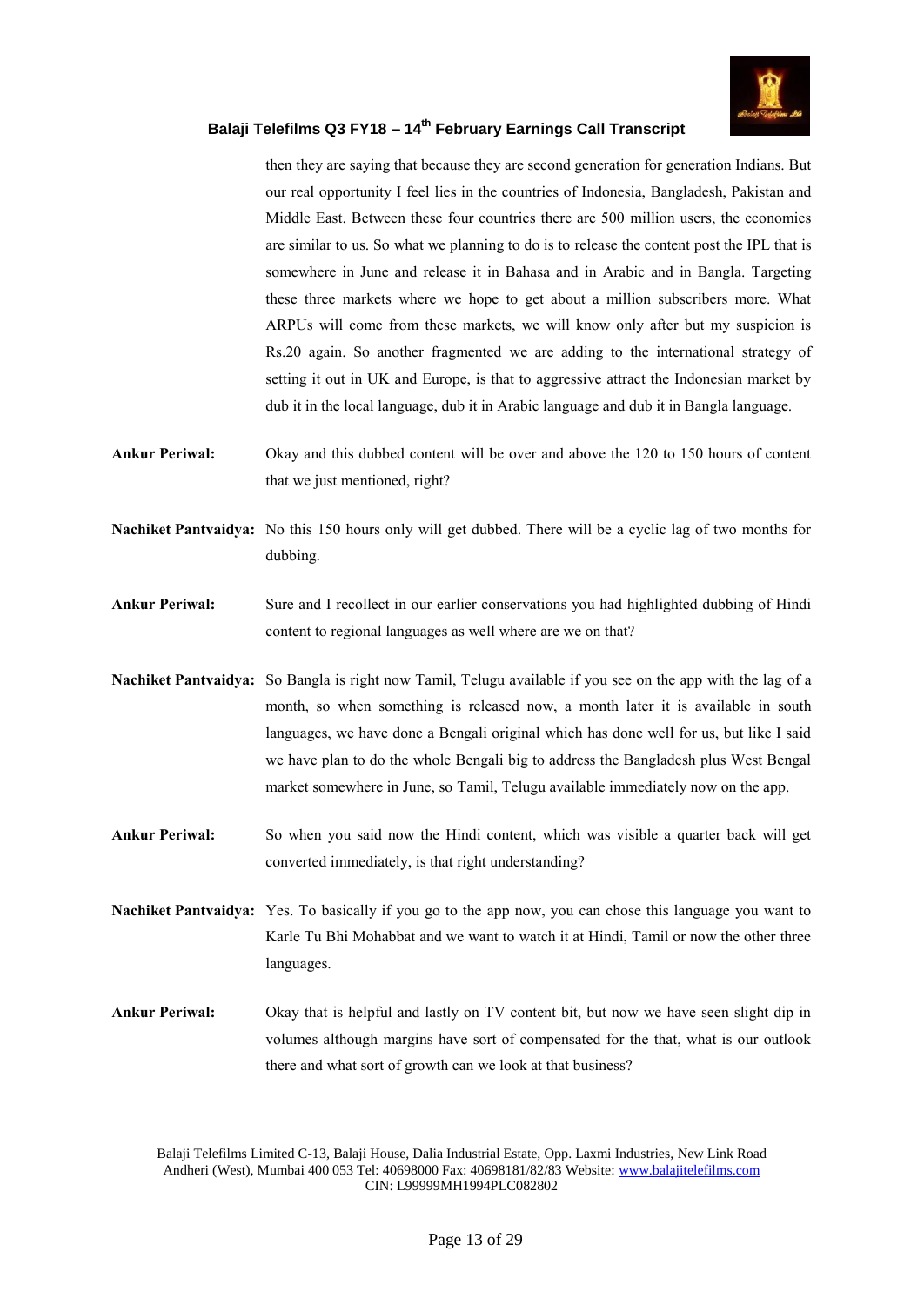

- **Nachiket Pantvaidya:** So TV content right now we are in this phase typically where I think we have got long running shows on and therefore the margins are very good on that but prospectively in the next four to five months, we will see getting us least four shows more typically broadcasters wait for the IPL to get over the launch. So we would have been launching them in April and May we are ready but for them the ideal period is post IPL, so I think that is where you will suddenly see three to four shows more coming on and therefore we should be chugging along with about nine shows at least as we entered Diwali period next year.
- **Ankur Periwal:** That is helpful. All the best. Thanks a lot.

**Nachiket Pantvaidya:** Thanks Ankur.

- **Moderator:** Thank you. We have the next question from Rajiv Sharma from HSBC. Please go ahead.
- **Rajiv Sharma:** Thanks for opportunity. Just couple of questions from my side, just trying to understand so we have now 15-16 original shows and this whole 16 Crores of cost which is there for the nine months, pertains to this or it is also pertaining to something which is work in progress and this is about the ALT Balaji?
- **Nachiket Pantvaidya:** Yes, less than amounted cost, we will just give you a picture we spent about Rs.100 Crores in cash to produce our content of 18 shows. Because they are amortizing you will see expense item of 16 because that is an amount of 75, 25 amount transition policy depends on when you launch it, but roughly that you have got about Rs.100 Crores of content of which put out of cash and another Rs.50 Crores in marketing plus other expenses.
- **Sanjay Dwivedi:** Just to sum up the amortization policy for the ALT content side, we amortized 75% of cost would have first year of the content when it is launched and 25% in the following 12 months.
- **Rajiv Sharma:** So when ideally should not it be more or this is just pertaining to the quarter that is why we are getting a lower amount.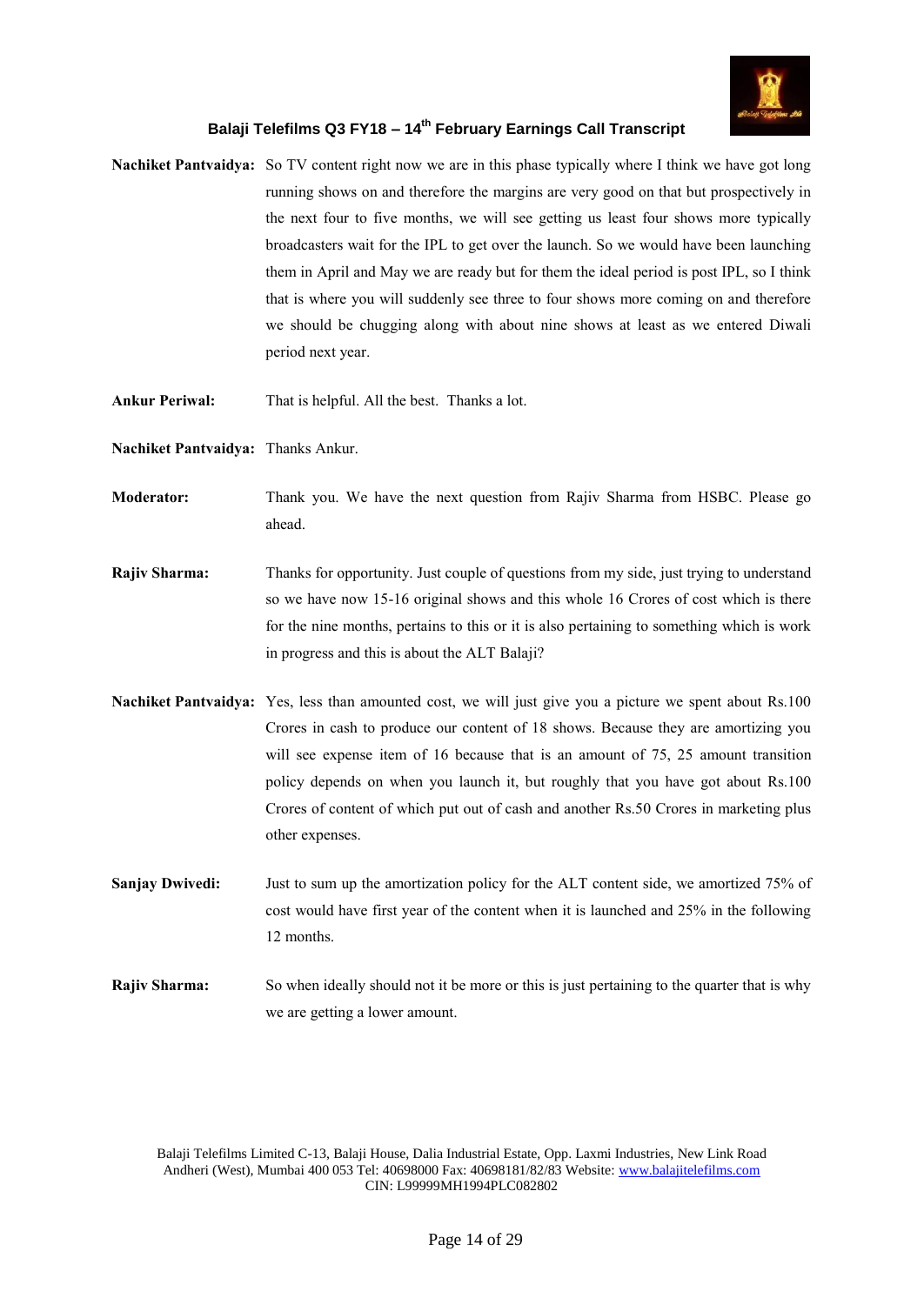

| <b>Sanjay Dwivedi:</b> | So actually we should see it takes so at the launch of the show the amortization kicks<br>in, so we will only get a period effect to that extent.                                                                                                                                                                                                                     |
|------------------------|-----------------------------------------------------------------------------------------------------------------------------------------------------------------------------------------------------------------------------------------------------------------------------------------------------------------------------------------------------------------------|
| Rajiv Sharma:          | Sir so far our content cost which has not got booked as about Rs.16 Crores.                                                                                                                                                                                                                                                                                           |
| <b>Sanjay Dwivedi:</b> | So far you mean in three months?                                                                                                                                                                                                                                                                                                                                      |
| Rajiv Sharma:          | No in nine months.                                                                                                                                                                                                                                                                                                                                                    |
| <b>Sanjay Dwivedi:</b> | In nine months, yes and we are around 20, I think but your 16 could be good.                                                                                                                                                                                                                                                                                          |
| Rajiv Sharma:          | But the cash burn is Rs.100 Crores?                                                                                                                                                                                                                                                                                                                                   |
|                        | Nachiket Pantvaidya: Cash burn for the years, corresponding to this the cash burn is increased.                                                                                                                                                                                                                                                                       |
| <b>Sanjay Dwivedi:</b> | You launched few shows in April, then another shows came in that the way the<br>amortization takes place, from the date of launch till it is not launched, it resides as an<br>inventory into the balance sheet.                                                                                                                                                      |
| Rajiv Sharma:          | Sir roughly, we are spending about Rs.5 Crores per new show means whatever 15<br>series or whatever new program we are coming up with?                                                                                                                                                                                                                                |
|                        | Nachiket Pantvaidya: Yes. It is roughly 35 lakhs for 22 minutes, if you want to – because all series are not the<br>same length, some are 20 episodes, some are seven, so best way to look at this for 22<br>minutes of content we are spending around 35 lakhs on an average.                                                                                        |
| Rajiv Sharma:          | I do also see a staff cost of 11 Crores for the nine month period, so it seems most of this<br>is getting you buying this content and other producers are doing it, so which this staff<br>cost is the ALT Balaji staff cost along what technical?                                                                                                                    |
|                        | Nachiket Pantvaidya: No, we are not buying content. The content basically get created and written by us and<br>therefore the only IP, and the producers line produce the content, for example Karle Tu<br>Bhi Mohabbat is a series that we design here is a creative thing, so actually to look at<br>the staff cost about 30% to 35% of this staff cost is creative. |
| Rajiv Sharma:          | Okay. That is what I was trying to understand. Now coming to your deals with telco.                                                                                                                                                                                                                                                                                   |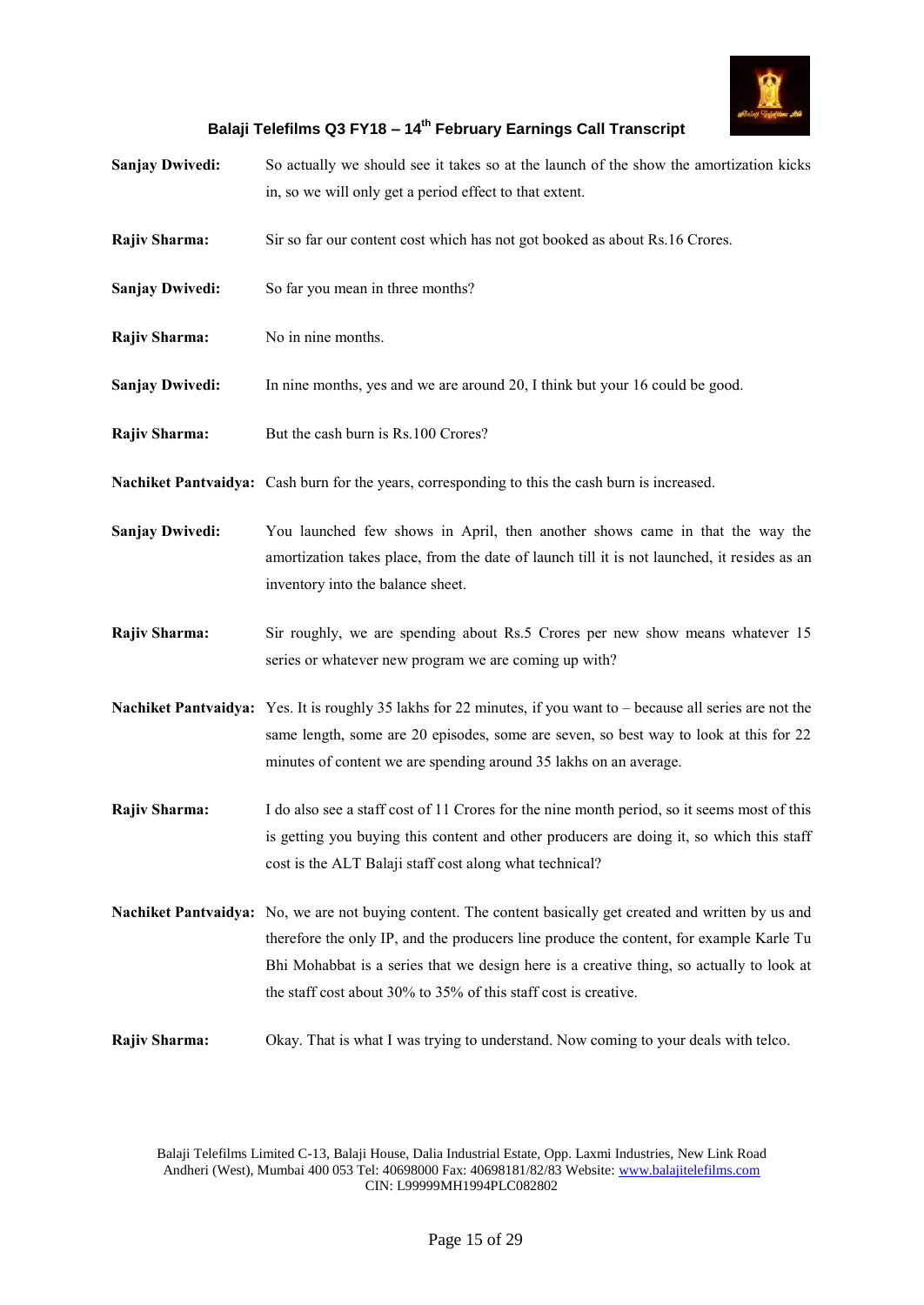

- **Sanjay Dwivedi:** As commissioned to the line producers.
- **Rajiv Sharma:** Okay and that commission is like if your cost is let us say 35, just trying to understand for a 22-minute episode say your commission in that will be how much?
- **Nachiket Pantvaidya:** 10% to the external producer.
- **Rajiv Sharma:** Okay and 90% is in house cost.
- **Nachiket Pantvaidya:** No, there is nothing in house. I think let me just clarify so what we do and the media at large is that you get the idea developed in house and then you tell if somebody else to shoot it that person who will tell for the production company that you employ to shoot it makes 10% of the cost of producing it that was fee for producing, so 35 lakh you see even this 3.5 lakh, even producing margins and we will reimburse the whole 35 lakhs and in terms we will have our episode whose IP conceptualization is ours and make to our quality standards.
- **Rajiv Sharma:** Got it. Now coming to your deals with telcos, Voda, Jio possibly you will be with other telcos as well, and you said that it increases with increase in content, so these are annual deals or these will be quarterly deals because you will be pumping content quarterly?
- **Nachiket Pantvaidya:** No, we are regularly pumping content, in the month of January, had two launches, in the month February we will have to launch it again, in the month of March we will have two launches it again, so it is 222. I mean the deals themselves are long-term three deals, with exits whenever you want to. It is terminable on both sides.
- **Rajiv Sharma:** Sir, I am just trying to understand how are you monetizing the incremental content which you have putting in, it already factors that that okay will be producing this much originals?
- **Nachiket Pantvaidya:** No, it does not already factor that in basically it is a function of two volume and it should do well on that telco platform, so like I mentioned I think the Vodafone is doing well, there has been good feedback so far, so we do not know whether there will be ticking point in the ARPUs that they pay us on 18 shows and 25 shows that is for us to judge to renegotiate.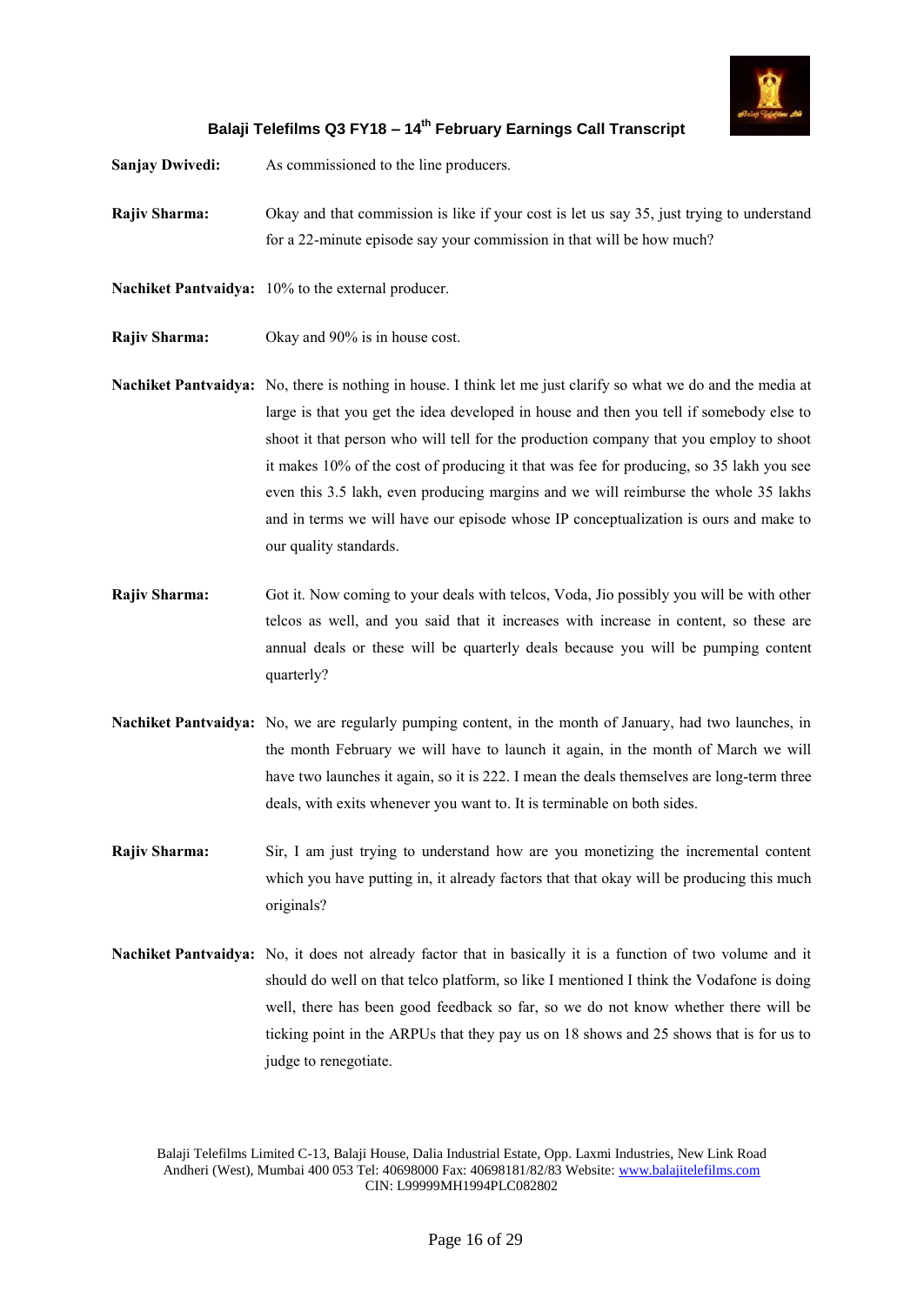

- **Rajiv Sharma:** Okay. Can you share some kind of arrangements with the telco you have because you will end up cannibalizing your subscription revenues with this deal as well, I understand you will save Rs.100 Crores over a period of three to five years on marketing cost, but end of the day, you also miss on the topline because the same guy who will now watch it free on Vodafone, so I am just trying to understand how?
- **Nachiket Pantvaidya:** I do not miss on topline. The guy might watch it free on Vodafone but the Vodafone pay me for that subscriber.
- **Rajiv Sharma:** So if I would have paid you 20 bucks versus I watch on Vodafone, are you equally compensate it?
- **Nachiket Pantvaidya:** That I cannot really obviously it is breach of contract, so I cannot tell you what the deal terms are, but I am adequately compensated and let me tell you that it is not a small amount of money because here is the background to it, telco today has spent over Rs.8 lakh Crores in setting up data infrastructure and there is no content to mine this data because data is the new oil, then you need video as the new refinery to mine it, so we are the only producers of original exclusive content and therefore we are in a very, very good bargaining position right now having made 18 shows that is the dynamics, so the negotiations there vis-à-vis if the telcos do not get video to consume, and if it is exclusive video to consume then it becomes a destination, so if you get that video to consume where able to show data consumption far a higher level and more exclusive content excluding cricket of course, so I am not talking about cricket, which has its own drop, but on the content side, we have placed very, very good position because we deals with all telcos, they need us, we need them and this relationship means that our ARPUs are good that is point one. Point two is that our strategy actually on the app is to offer three episodes free and only then pay. With the telcos, our clock starts ticking immediately as soon as the person views for a certain second, let say 60 seconds, so that also makes a difference and sometimes I think that we will gladly go up to the telcos and use them as partner and at some changes seen at that market has expanded, a VOD evangelism has happened and people understand how to use this medium, we can always see all the content back on to our platform with a huge millions of subscriber base.

**Rajiv Sharma:** Okay. This is helpful. Thanks a lot. Thank you very much.

Balaji Telefilms Limited C-13, Balaji House, Dalia Industrial Estate, Opp. Laxmi Industries, New Link Road Andheri (West), Mumbai 400 053 Tel: 40698000 Fax: 40698181/82/83 Website: www.balajitelefilms.com CIN: L99999MH1994PLC082802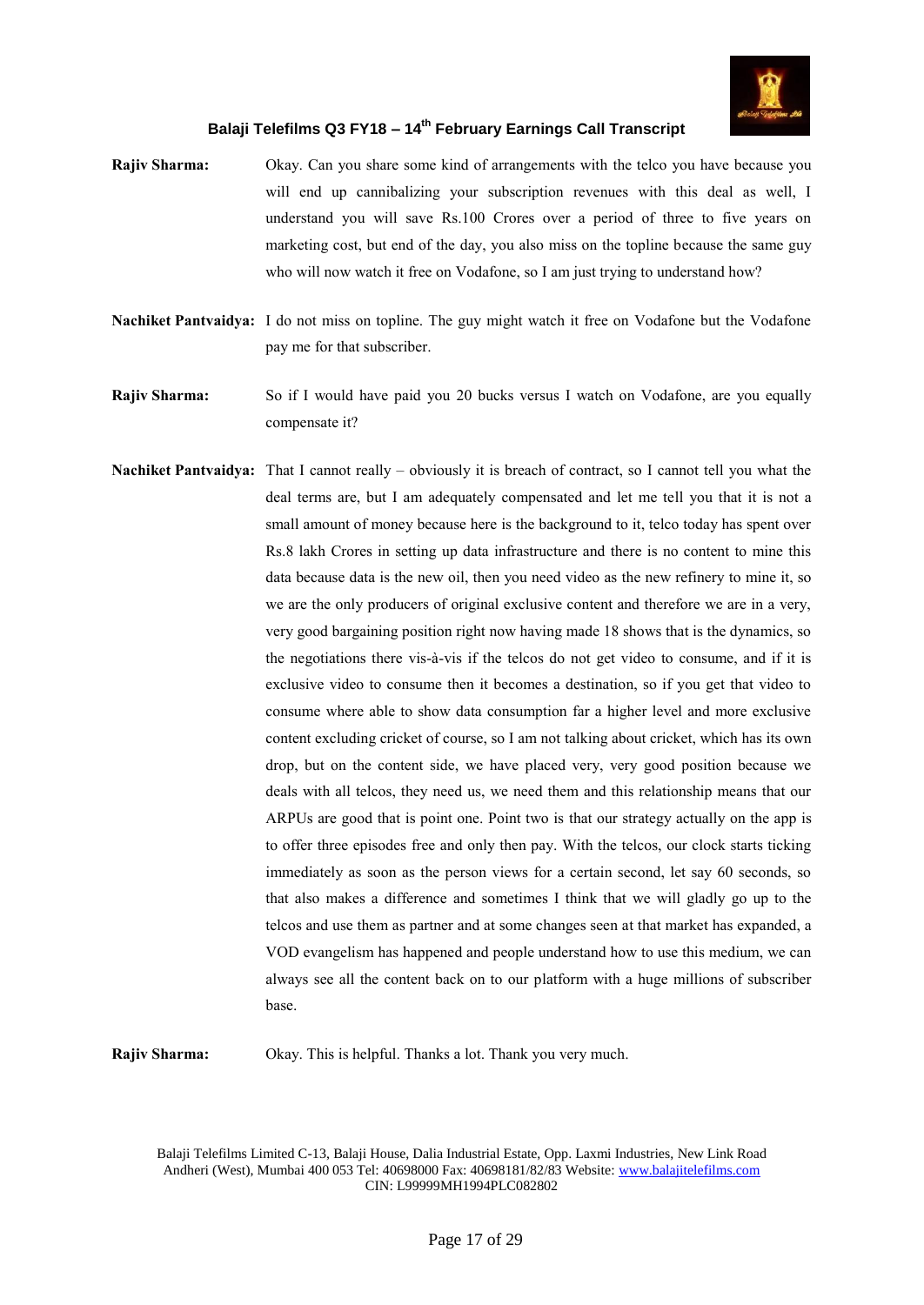

- **Moderator:** Thank you. We have the next question from the line of Himanshu Shah from HDFC Securities. Please go ahead.
- **Himanshu Shah:** Thanks Sir. Thanks for the opportunity. If you can provide some colour what would be the number of subscribers accessing our content to telco, we have 10 million downloads of our app but that does not include telco numbers I think so some customers like Vodafone player, Jio or combined put together.
- **Nachiket Pantvaidya:** So when we declare this 550000, there was a 40:60 40% telco which is Vodafone and 60% us.
- **Himanshu Shah:** Okay. So that is of the paid subscriber mix?
- **Nachiket Pantvaidya:** Correct.
- **Himanshu Shah:** Okay. But it is fair to assume that there would be more number of subscribers accessing content on Vodafone platform also, but they might not be reaching the second day just consumption threshold or something and therefore not converted into paying, fair to assuming that, so what would be the overall universe?
- **Nachiket Pantvaidya:** I do not have an idea that is an interesting question but the threshold is so low that we are seeing 80% consumption now, somebody who clicked on our show does not easily go, 90% is coming in, actually this data is about two months old, so I am just predicating that. I did not see that data in the last two months.
- **Himanshu Shah:** Okay. Sure Sir. I think Sir this was helpful. Secondly just trying to understand now in two to three years down the line, industry would be expecting probably anywhere around 400, 500 million data customer and assuming that we continue with our telco model or something while what could be our ARPU number, I am leaving it, but we are just targeting 7-8 million subscribers, so we are assuming that that should be like beyond 2% penetration, it might be difficult to increase or something?

#### **Nachiket Pantvaidya:** In paying subs?

**Himanshu Shah:** You mean paying subs.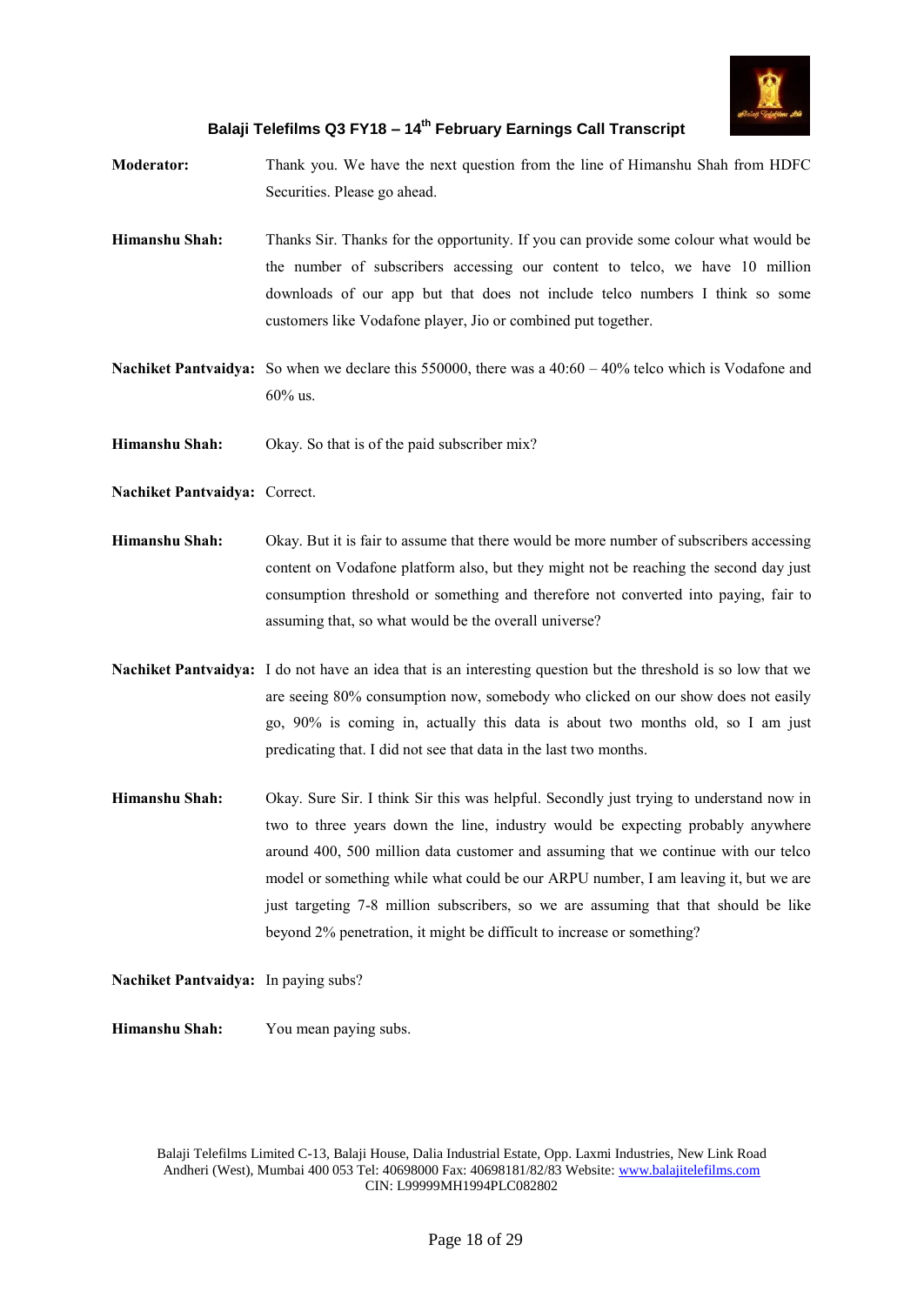

- **Nachiket Pantvaidya:** Well, the question there is actually strictly one ARPU related and secondly really when this 400 million appear, when you say about six months ago, you are talking of 140 million 4G user number, but that number is people who have 4G facility, video user out of that if you take, it will be only 40 million, so what that fact – so not all 4G users will be video linked, and I have also seen that the quality of internet when traveling etc., it stops in circles if you see. So it may be 10% or 15% drop of will be there. So taking that we have a kind of middle of the row estimate. If I went to Europe, really projected according to our market resource of course the 8 million number will be much better, but I think that is practically achievable and that is our breakeven marks, so we will adjust our cost according this number.
- **Himanshu Shah:** Okay. Thanks. That is it from my side.
- **Moderator:** Thank you. We have the next question from the line of Miten Lathia from HDFC Mutual Fund. Please go ahead.
- **Miten Lathia:** If I look at the revenue that you have booked on the digital side, we have pretty steady at that 1 Crores quarter rate in fact we would have from Q2 to Q3, so if you could help us understand whether the accounting is somewhere causing that or is it that the absolute number or signs up from Q2 to Q3 as a drop?
- **Nachiket Pantvaidya:** Basically what has happened is that we did release as many shows that we wanted to in Q3, our Q4 numbers will look much, much better, also our telco deal really started talking shape in November 15 onwards Vodafone and then we released because those numbers are looking much better so to answer question, here is the math, if you have roughly about a million plus subs at an ARPU of Rs.15, we are getting an 18 Crores top line. If we have about 3 million subs at a ARPU Rs.15, then we are getting 45 odd Crores topline, so when we go to 8 million and put the ARPU in Rs 20 to Rs 25 that is only really breakeven with the 140 Crores topline number. Added to that of course is the non-telco deals subscriber base that we will get in the international subscribe base that we get. So that is the way it will pan out. So I think this year it has been grow the first year that we are out in the market, our losses that we have projected will make lesser loss than that and therefore the business plan in the tail end is looking, but both the topline and the cost base will be lesser than what made earlier projective.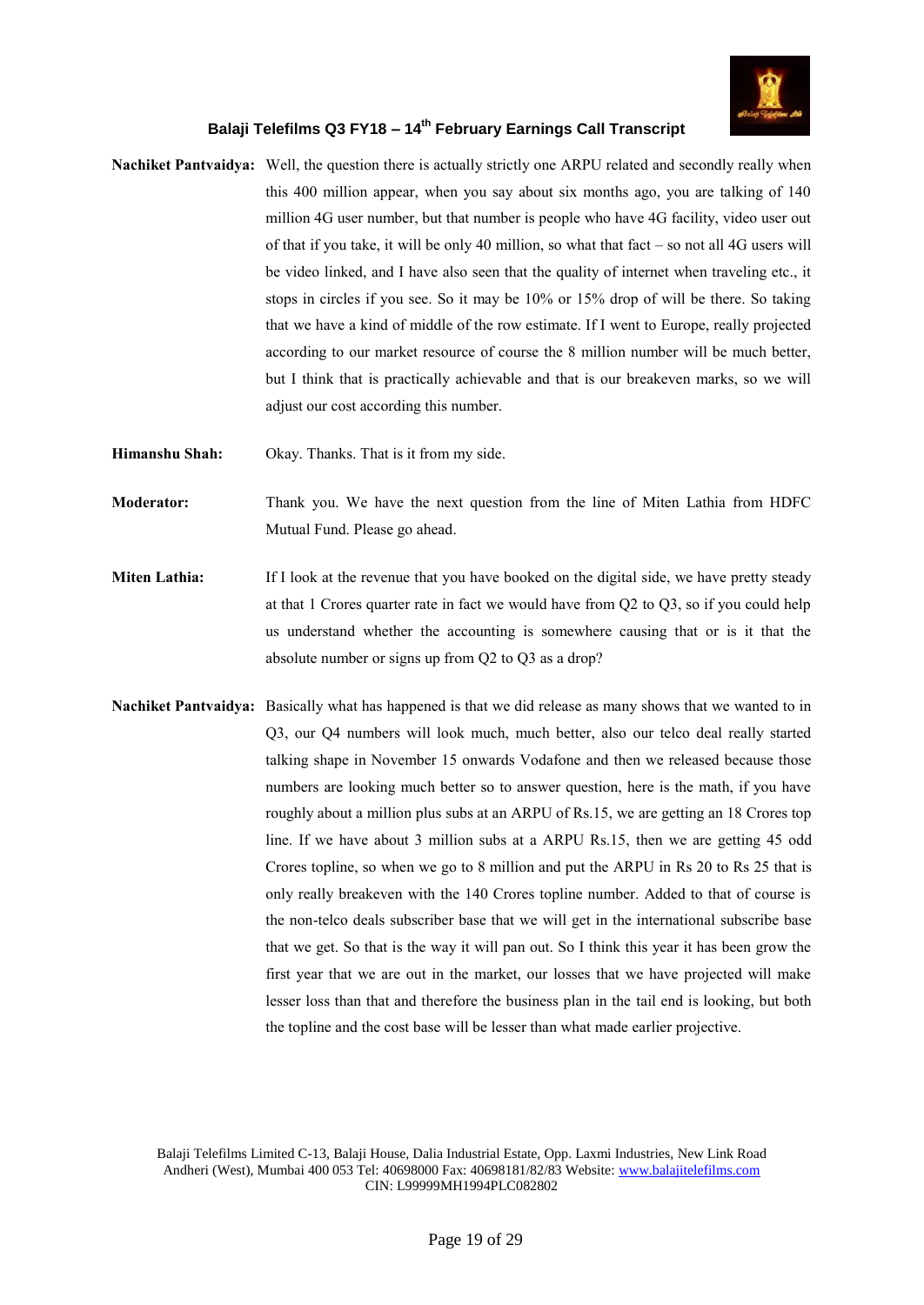

| <b>Miten Lathia:</b>      | Sure. So just to get the right, if the customer signs up for an annual plan of Rs.300, you<br>booked Rs.75 every quarter or Rs.8.5 every month, how it would be?                                                                                                    |
|---------------------------|---------------------------------------------------------------------------------------------------------------------------------------------------------------------------------------------------------------------------------------------------------------------|
|                           | Nachiket Pantvaidya: It is pro-rated. Correct, I think monthly more than.                                                                                                                                                                                           |
| <b>Sanjay Dwivedi:</b>    | Yes, it is monthly.                                                                                                                                                                                                                                                 |
| <b>Miten Lathia:</b>      | It is pro-rated by the number of days or the month?                                                                                                                                                                                                                 |
|                           | Nachiket Pantvaidya: We will book Rs.25, Rs.25, and Rs.25.                                                                                                                                                                                                          |
| <b>Miten Lathia:</b>      | Okay.                                                                                                                                                                                                                                                               |
|                           | Nachiket Pantvaidya: So if he cancels to gets back on the month pro-rate, so subscriber books in month one<br>cancels even on the 28 day, even have to pay Rs.25 and 275 get back that is the logic.                                                                |
| <b>Miten Lathia:</b>      | We do have a cancellation option, is it?                                                                                                                                                                                                                            |
| Nachiket Pantvaidya: Yes. |                                                                                                                                                                                                                                                                     |
| <b>Miten Lathia:</b>      | But that will not be the right way to do it, is it because if someone signs up 01.06 and<br>bring views on 01.06 itself and then you end up paying back whatever                                                                                                    |
|                           | Nachiket Pantvaidya: Yes, Miten actually I think the customer in that sense take as subscription watch for<br>like two days then ask for refund back, if they do that we will take to this two days<br>Rs.25, so good rate for us.                                  |
| <b>Miten Lathia:</b>      | Okay. Fine. Got it. Thank you.                                                                                                                                                                                                                                      |
| <b>Moderator:</b>         | Thank you. We have the next question from the line of Rajesh Agarwal from Moneyore<br>Investment. Please go ahead.                                                                                                                                                  |
| Rajesh Agarwal:           | My question to the earlier participant, Q2 to Q3 subscription did not go up single, it<br>should have gone away 10 to 20 lakh whatever, what was the reason for not going up,<br>one is the launch which got delayed and what may they, they have any other reason? |
|                           | Nachiket Pantvaidya: Yes. The telco deal really started November mid or end, then secondly the content<br>launches are happening now. Also if you see we actually picked up volumes only in the                                                                     |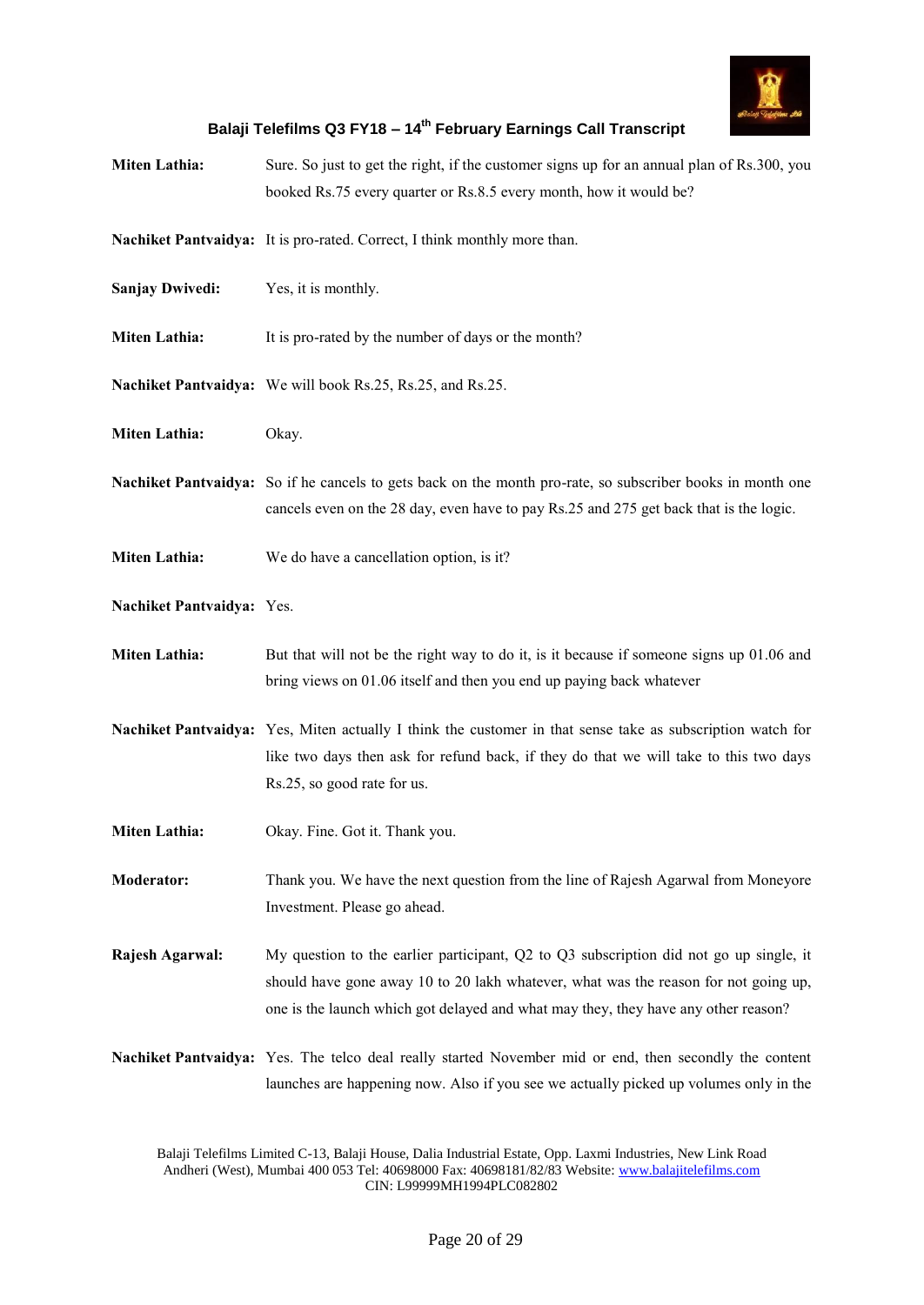

last half of the quarter or actually the last month of the quarter, so that is why it is zero, it get recognized that, so somebody who pay subscription say from Vodafone in December 15, so his half amount will only will be taken.

- **Rajesh Agarwal:** So it does not mean that old subscribers have left or they have cancelled?
- **Nachiket Pantvaidya:** No. From the three-month pack, we have churn rate of about 10%-15% dropping off.
- **Rajesh Agarwal:** What is the rub-off for this quarter suggest in spite of launch in telcos there is a substantial movement in the subscription?
- **Nachiket Pantvaidya:** In Q3?
- **Rajesh Agarwal:** Q4?
- **Nachiket Pantvaidya:** In Q4, Q4 we are close to 1 million already, as I also said in the remark, we will hit a million, will be the number one paid platform in India.
- **Rajesh Agarwal:** This is a subscription based?
- **Nachiket Pantvaidya:** Subscription base, yes only. That subscriber, 1 million subscribers. We already have 12 million downloads for the free guys are about 12 million to – and right now it is closed to 15 million.
- **Rajesh Agarwal:** Sir second question when you told that losses will be lower, is the original content cost which we invested earlier in the starting of the year has come down Rs.35 lakh requisite or it was 50 lakh earlier which we thought, what is the reason for the content cost coming down?
- **Nachiket Pantvaidya:** See basically we were thinking we will launch 30 shows odd in the year and we will now launch only 18 to 19 shows in a year, so that has made the difference.
- **Rajesh Agarwal:** That is okay Sir, but content cost per unit has come down earlier we had invested 50 lakhs and has come to 35 lakhs, both?
- **Nachiket Pantvaidya:** You are asking reason for the lowering of the cost that is because instead of 30 shows we are doing only 18 or 19 shows.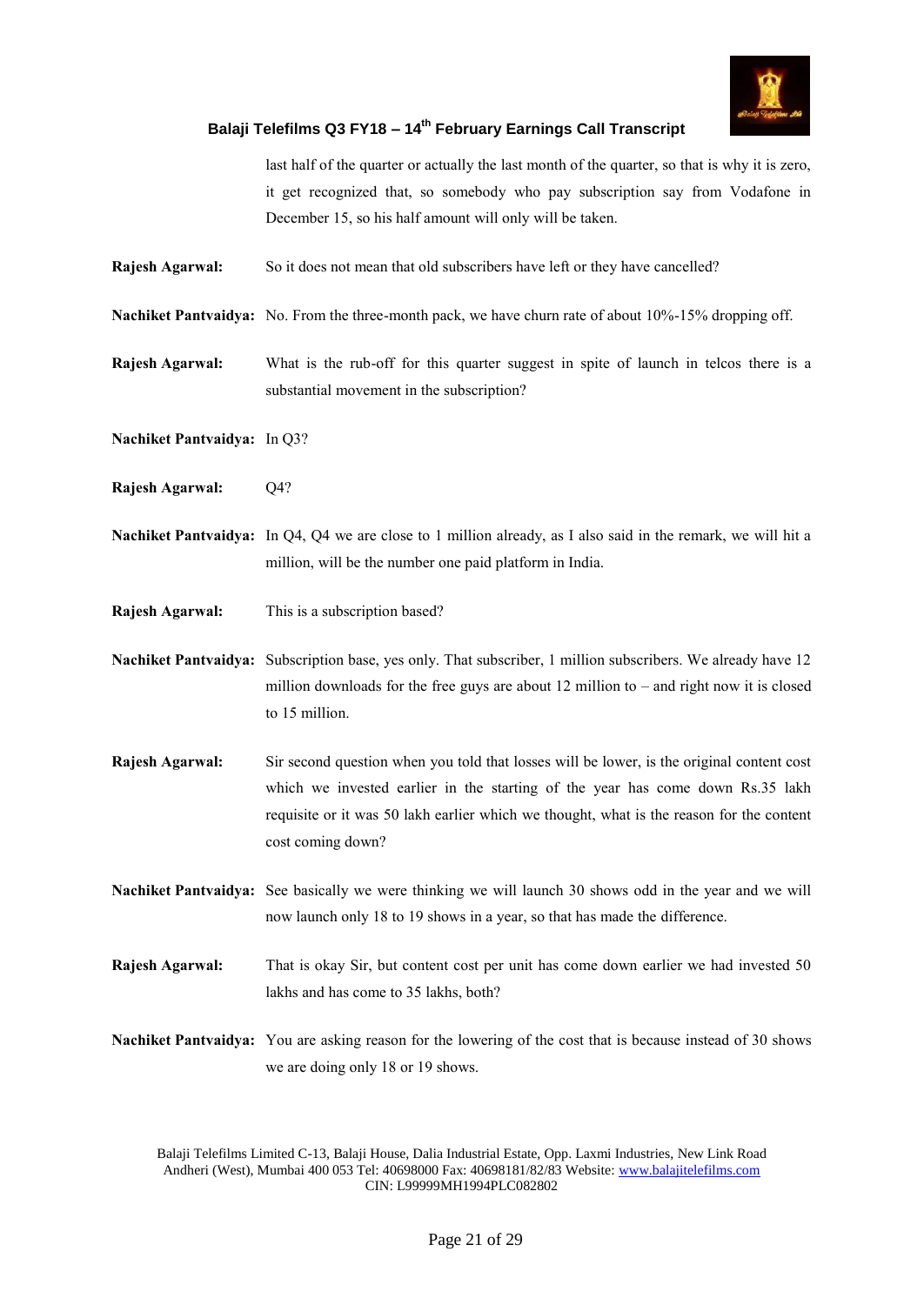

- **Rajesh Agarwal:** That is understandable. The contents have been 18, we just thought for the 20 shows it would be 50 lakhs, is there something like that?
- **Nachiket Pantvaidya:** It has not going down.
- **Rajesh Agarwal:** It is not going down. Okay and Sir my next question is from the TV side, what was the reason for that number of hours coming down because when I read the Levers, they will spend more on ad and in fact we told that they are increasing their content from 23 hours to 32 hours, what was the reason for TV content coming down?

**Nachiket Pantvaidya:** Sorry, who is increasing?

- **Sanjay Dwivedi:** TV content actually when you compare quarter-on-quarter, last quarter there was an afternoon slot show on Star Plus which came to an end and also on Star Plus the show called Chandra Nandini came to an end. So two shows coming to an end in a quarter led to the call, in terms of what you saying that we and Star and all of them are saying that we are making original content that is what we refer to that most IPL, you will see as going back into our usual run rate.
- **Rajesh Agarwal:** Okay and we will able to maintain the same margins, which we have been doing in this quarter?
- **Nachiket Pantvaidya:** Yes. This part of margin has been very good.
- **Rajesh Agarwal:** We can maintain going forward.
- **Sanjay Dwivedi:** Yes. Only you get the new show gets launched there can be a little bit dip in the operating margins otherwise we are quite sure up maintained the margin.
- **Rajesh Agarwal:** Okay. Are we focused for more of prime shows now? This may be the reason for the margins?
- **Nachiket Pantvaidya:** No. One of the reason for the margins is we are left with long running successful shows and as you when the show enters its second, third year, the margins improved simply because of economies of scale and because of efficiency in production, so we are left with a bunch of shows which are long running now, which is very good and the second reason that we foresee improvement of margins going ahead is that as we are – this last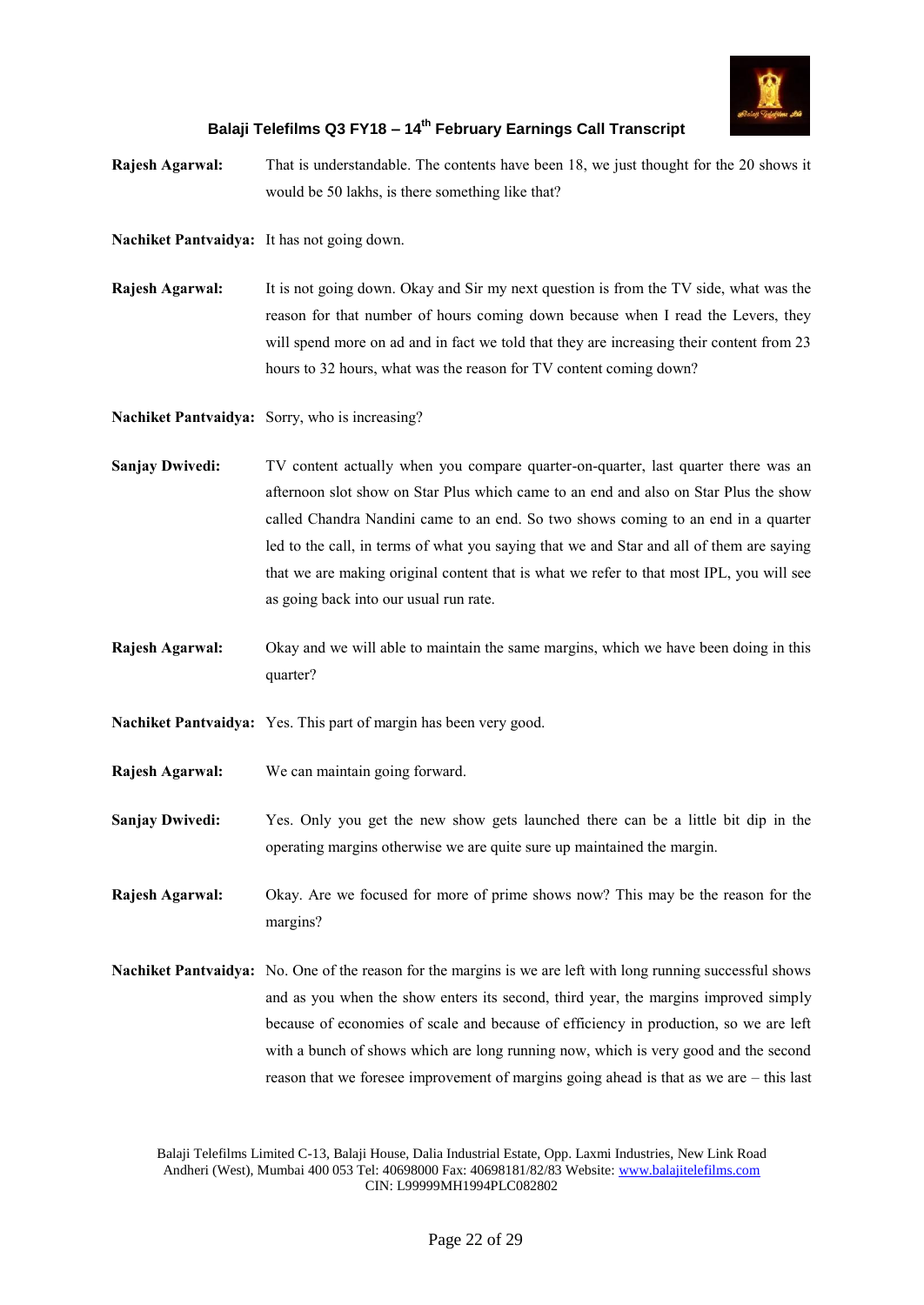

has been good in terms of hits, so we are three among the top five shows, so I think we will be able to get a good price realization from our broadcasting partner so that track records for hits has gone up.

- **Rajesh Agarwal:** Okay and the last question is the cash, which is lying on the balance sheet, which we have, part with the mutual fund so how much yield we are getting on that?
- **Sanjay Dwivedi:** Around 7.5%-8% right now.
- **Rajesh Agarwal:** Okay that will come as other income.
- **Sanjay Dwivedi:** Yes.
- **Rajesh Agarwal:** Thank you Sir.
- **Moderator:** Thank you. We have the next question from the line of Rohit Dokania from IDFC Securities. Please go ahead.
- **Rohit Dokania:** Thank you for the opportunity. Just two to three questions from my side, one is can you talk about the consumer behavior whether it is different from the person who comes through the app and who comes through the telco and what is the main difference over there?
- **Nachiket Pantvaidya:** I mean there is definitely a difference set of consumers that come on the app and subscribe to the annual pack versus people who come on telco, so let me put it this way. When you put of the Test Case or Bose, it immediately attracts the annual pack-paying consumer on the app. So those shows do well on the app whereas shows like Ragini MMS, Karle Tu Bhi Mohabbat, which are closer to Indian television do much better on the telco and the age here is also little younger, so typically on the telco we are seeing action between 18 and 35 on the app we are seeing 20 to 40, about 60% of the audience. The second thing is the telco audience or the telco consumer who comes is more widespread in Tier 2, Tier 3 cities and our correlation is that he or she is a prepaid customer, then typically on the app we are getting lot of traction in the metros and in the Tier 1 city.

**Rohit Dokania:** Okay and is there any difference in terms of time consumption as well?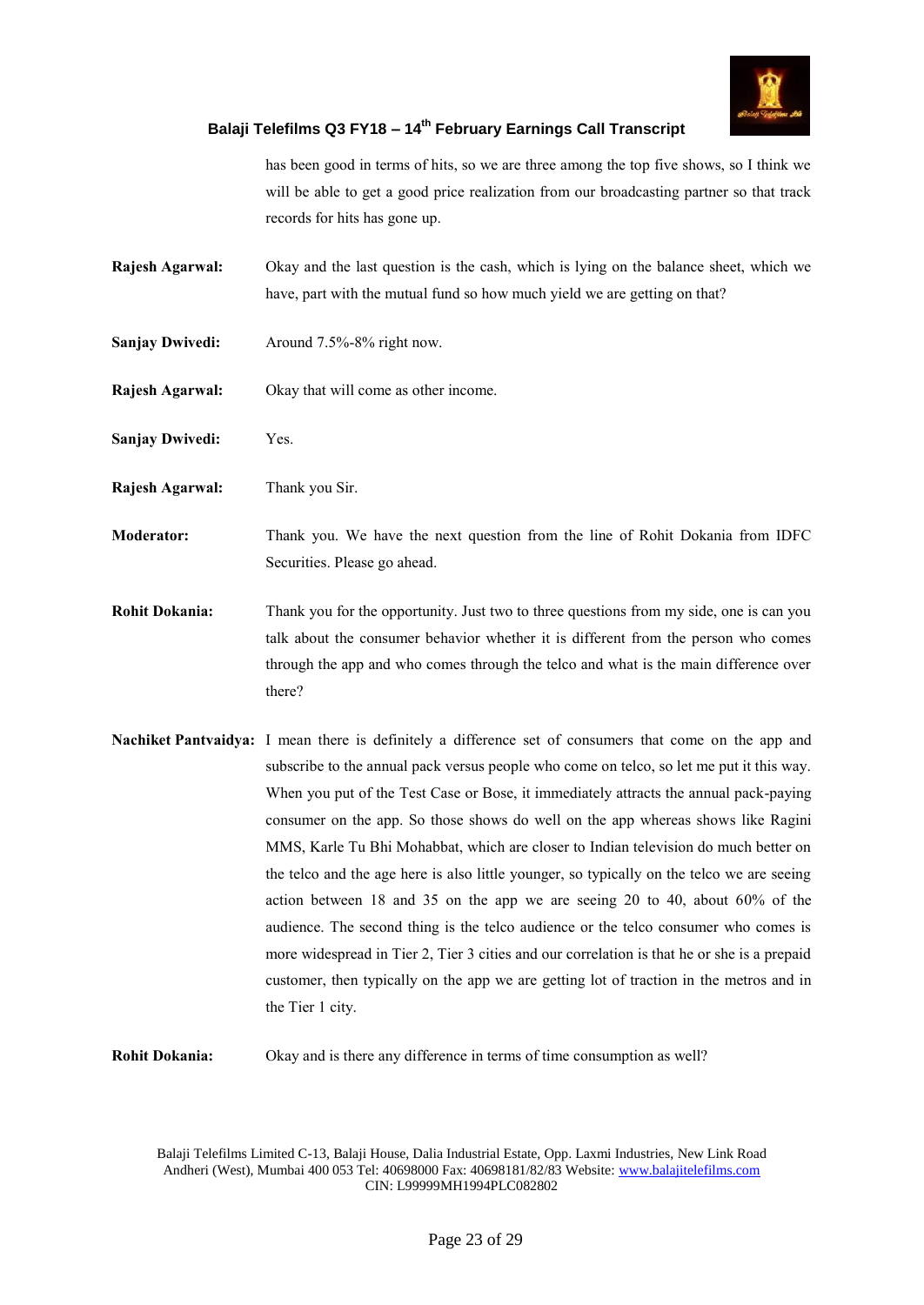

- **Nachiket Pantvaidya:** No. Actually, the time consumption is very, very good on telco for two reasons. One is of course we are getting the content free and secondly is getting the Internet free also. So it is a boom time for consumers.
- **Rohit Dokania:** I understand. Okay. Thanks. The other question was fairly good sort of a cash balance and from the commentary throughout the call it appears that you are quite focused on sort of achieving the breakeven and all sort of probably earlier than expected and at a sort of lower cost cash burn, so I was just wondering why not probably sort of invest more when already the SVOD model in India is in the sort of formation phase, why not sort of invest initially, so that probably when into the market sort of actually get swarmed, we will be one of the bigger beneficiaries?
- **Nachiket Pantvaidya:** Correct. So what we are doing is our investing very heavily in content, a lot of the cash that we have in our balance is already committed to digital content. We have not just played out on the app till their shows then we can get the money back. So the investment actually is sit on our balance sheet and we will keep making shows and we will keep making shows and keep them an inventory. If we feel there is a tipping point where we can hit a large number like 5 to 6 million next year then we will role out the ammunition. So it is not at we are not inventory, we are just prudently paying it out of the app to match our revenue expectation.
- **Rohit Dokania:** Okay. Fair enough. Just one last question for Sanjay, Sanjay, can you talk about what exactly is the elimination of 20 odd Crores for the nine month period that is there in term of the legal entity performance on the presentations, slide #16?
- **Sanjay Dwivedi:** See one is cross charges of key employees to all because between these entities that gets knocked out and there will be other recoveries between two entities. So mainly it is arising out of staff cost.
- **Rohit Dokania:** There is no cost of content production, which let us say these standalone entity would be driving for all?
- **Sanjay Dwivedi:** That goes under production cost. I am talking about the line item, which actually impacts, which is your overheads.
- **Rohit Dokania:** Okay. Sure. I will take this offline. Thanks a lot.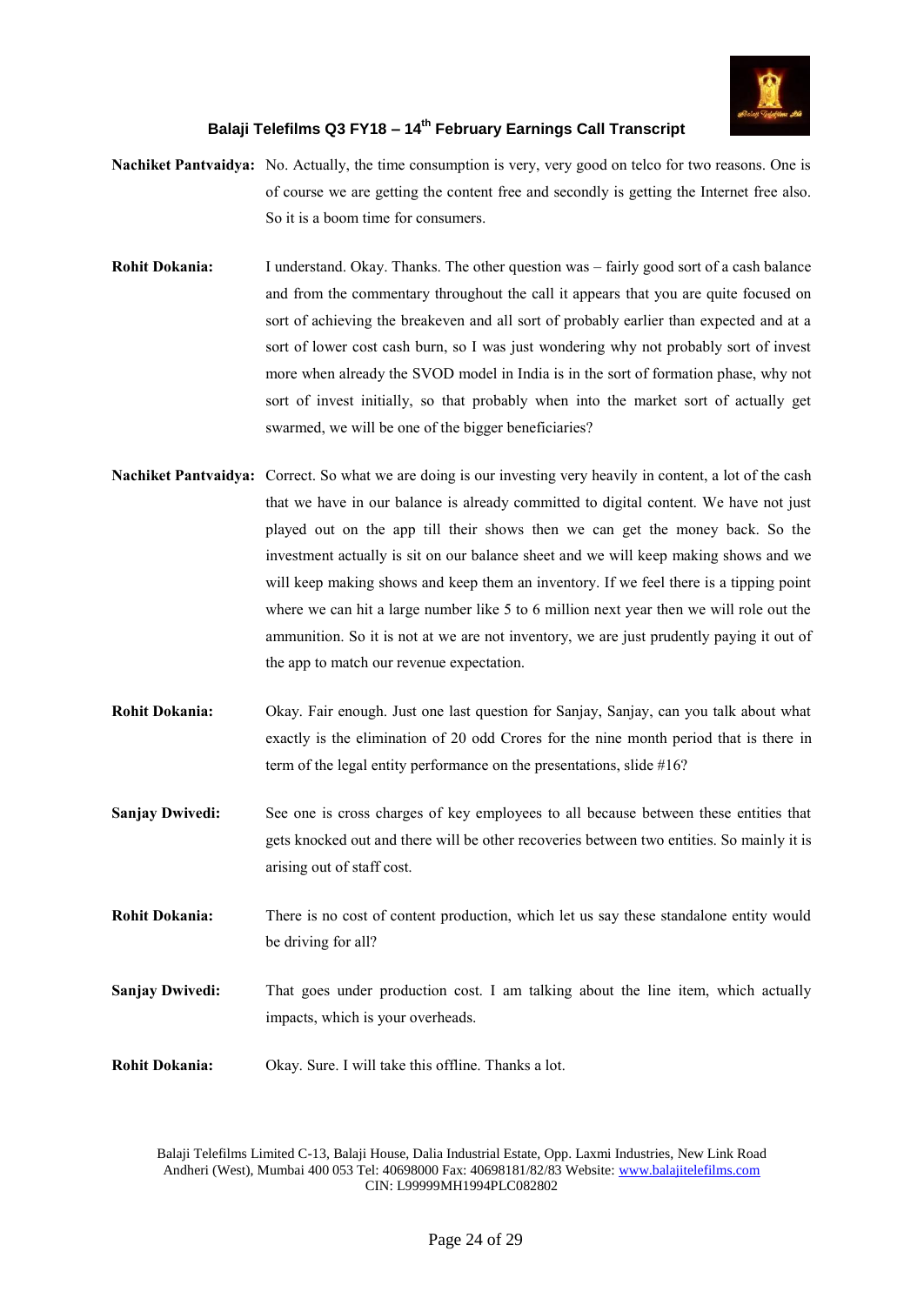

- **Moderator:** Thank you. We have the next question from the line of Neeta Khilnani from B&K Securities. Please go ahead.
- **Neeta Khilnani:** Thank you for the opportunity. I was just trying to understand since the consumer can watch your series on free in a telco platform, which will now be across all major telcos actually, would you at some point contemplate making your platform as well free and try out the ad model instead of subscription model because that sort of keep you on in balance with the other platforms as well.
- **Nachiket Pantvaidya:** So to the ad model no, you will be make the apps again no because remember these telco deals are only India specific. There is also an international market that we address. The thing is I think we have built an app to create a good app experience and that app experience on long-term versus some thing that attract people to be app, so these people find that the UI and US from our app is better than Vodafone play and they prefer to watch it here. Always remember our pricing is Rs.25 a month. So we are less than Rs.1 a day. So our pricing is it is almost like free. So we do not have that much of a gap between the app and Vodafone play. While you may think free zero, but it is near zero, we are nearly at 80 paisa per day in terms of where we are charging. So there are consumers who prefer to watch it on our app, we did more features importantly the download feature is a defining feature on the app. So if you go to Vodafone Play and to answer your question and what is so great about then paying this 25 bucks on the app. If that, if you want to go on the plane and watch, it is easier to do it on our app. You cannot do it on the telco.
- **Neeta Khilnani:** Second if you can help me with the inventory position in all, as well as in the television business because I believe four shows are setting on the inventory television as well?
- **Nachiket Pantvaidya:** Sorry, inventory position in television. Inventory on television there will be some episodes which are short-term, what we mentioned about the four shows what we mentioned four shows, they are in discussion with the channel and you will eventually once we sign a contract start making this. In our business we always keep some episode in the back hardly said if you not more than and that is what it is sitting an inventory.

**Nachiket Pantvaidya:** And what will that be on all?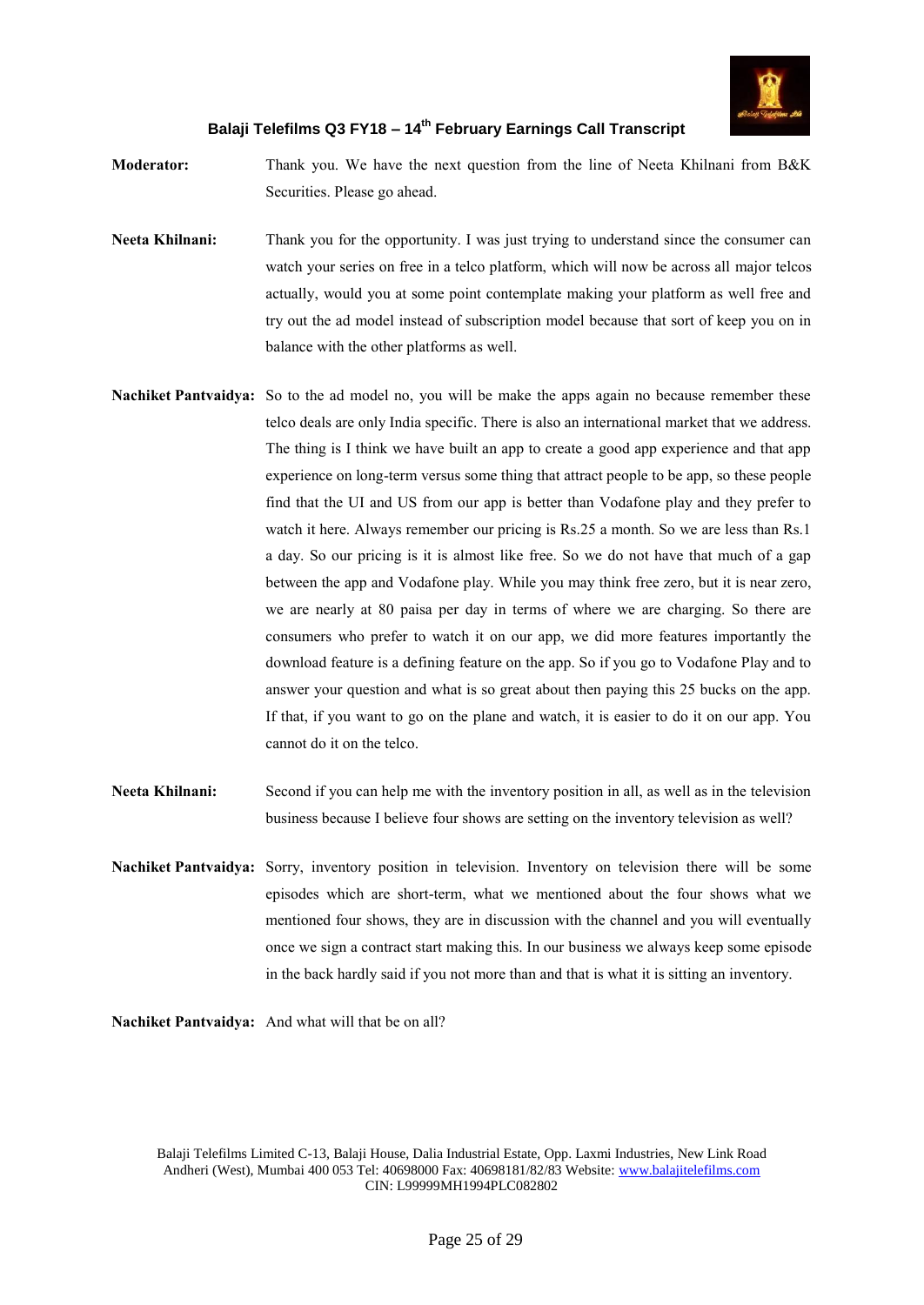

- **Nachiket Pantvaidya:** The inventory on all today is about five or six episodes that is half a series, the moment the series is made we launch it, this will change in the next two years, max but right now we are just catching up the projections, so whatever we make the kind of launch in the next 10 to 15 days, it is hardly anything.
- **Neeta Khilnani:** Okay. Thank you.
- **Moderator:** Thank you. We have the next question from the line of Devang Patel from Crest Wealth. Please go ahead.
- **Devang Patel:** Firstly on the content cost what is that trend you see here now that the number of episodes you are looking at lower and the marketing cost will also be lower, so are you looking at a more richer content going forward and scaling up your cost for episode?
- **Nachiket Pantvaidya:** No, not really. The cost per episode we want to control at 35 average for 22 minutes, so we do not want that parameter to go away. However to achieve that average, we might make some shows at 10 lakh and some shows at a Crore an episode. That could happen so that programming mix is something that we are working on. What we are finding is that our consumer section seems to be divided into two India's. One India, which was find a more urban and the other India, which is more mass and therefore, we are creating for these two separate kind of content. For example, Test Case and Bose will be urban and urban India that is why we are getting the numbers from, Dev DD spans more urban and mass and KPDM and Naagin was typically mass India.
- **Devang Patel:** Right. You will be getting one million customers soon what would attentively be the mix between own app and telco mix?
- **Nachiket Pantvaidya:** I think this will just be 60:40, 60 telco.
- **Devang Patel:** Okay. You said the ARPUs for telcos are good, are they similar to what we get on the app?
- **Nachiket Pantvaidya:** Depends on which telco we are talking about. The usage linked also.
- **Devang Patel:** Okay. The 1.1 Crores revenue book last quarter could you give a breakup between what was app and what was telco?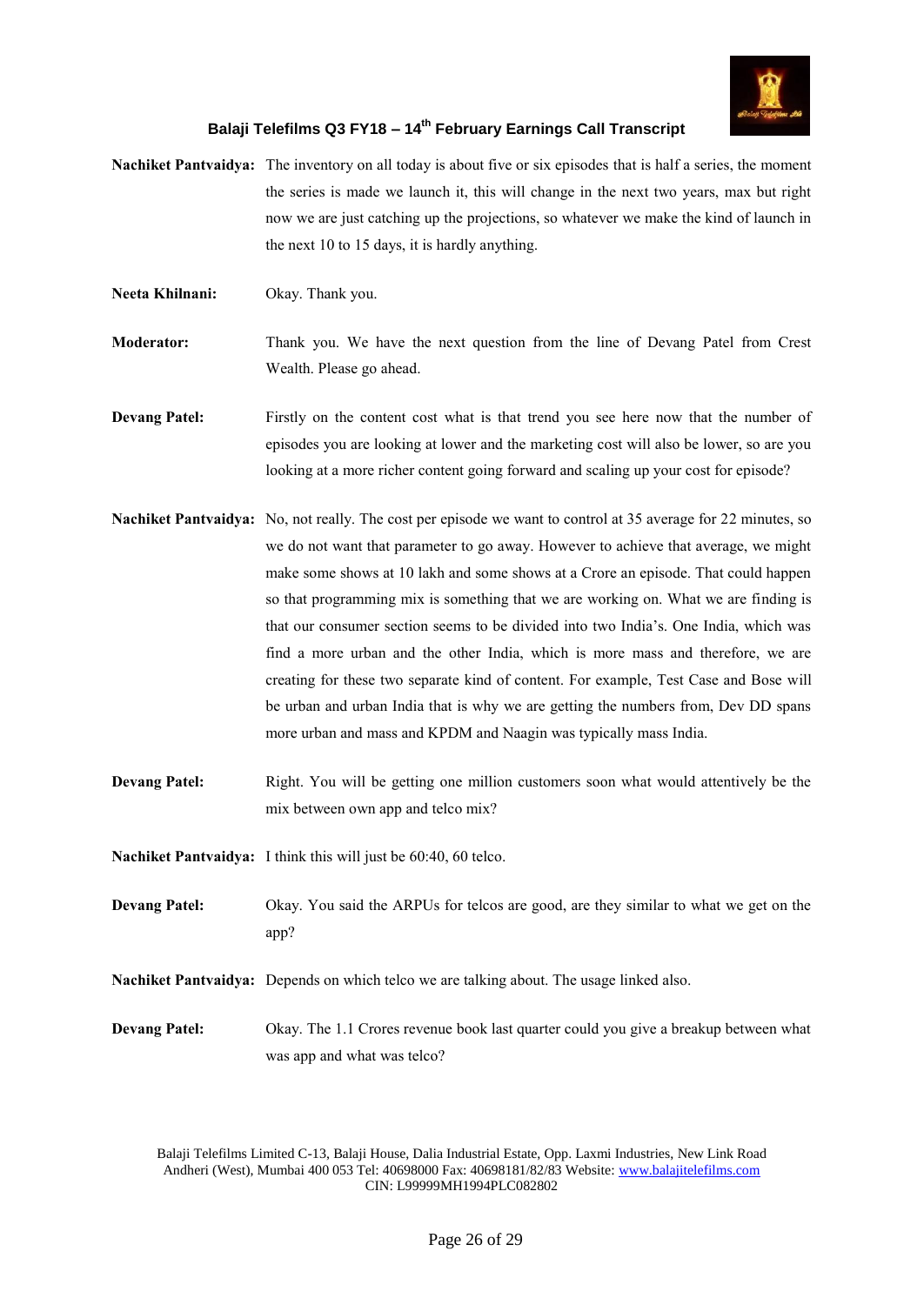

**Nachiket Pantvaidya:** Well I would again telco would not be a big part of that revenue because that was must be 20%-30% only, not more than that for telco. The rest will be app.

- **Devang Patel:** Okay and the rate at which the deal with the telco gets revised was not very clear from what you are saying earlier, so as you put more shows does it get revised or once you hit certain number of eyeballs that gets revised, can you just speak on that?
- **Nachiket Pantvaidya:** Both actually to be very honest we have not set these terms out in our contracts, and these are free flowing, we can negotiate this freely when we feel that they are lot of good thing going. When we started this business because nobody doing these telco deals, no body having any perception of distributions, so the deal that we have done remember is just nine months of operation for us, we have not even completed a year, out of which the telco deal one deal that we have is being about 2.5 to 3 months, the other one is from last January 26 that is Jio, we are yet to start on Airtel. What we feel is that the during our partnership we do not want to just start a deal and start renegotiating because we have a hit, it does not work that way, I think we want to create a library of it and then look for a jump that helps our partner as well as us that could be going forward, so there are no milestones saying at every quarter we sit and renegotiate.

**Devang Patel:** Right Sir. That is all from my side. Thank you.

**Moderator:** Thank you. We will take one last question from the line of Nitesh Kochar, an Individual Investor. Please go ahead.

- **Nitesh Kochar:** Congrats guys, I think you are doing a fantastic job and we already hope that your shows. I have two questions, you mentioned that you are already like one million subscriber telco and own app put together, by the end of this year, what is the best expectation like what can this number be by the end of 2018, this is number and how do you reprise the ARPU over the contracts like if you get the level done at 300 bucks and say suppose by the end of this year we have 40 shows then guy who subscribe it 25 bucks and the guy who is coming at 40 bucks, will you pay the same price or will you pay the higher price, how would you maximize the ARPU?
- **Nachiket Pantvaidya:** App pricing is not going to change. App pricing is fairly constant at least for the next 12 months. But the telco pricing consumer does not care like consumer will be

Balaji Telefilms Limited C-13, Balaji House, Dalia Industrial Estate, Opp. Laxmi Industries, New Link Road Andheri (West), Mumbai 400 053 Tel: 40698000 Fax: 40698181/82/83 Website: www.balajitelefilms.com CIN: L99999MH1994PLC082802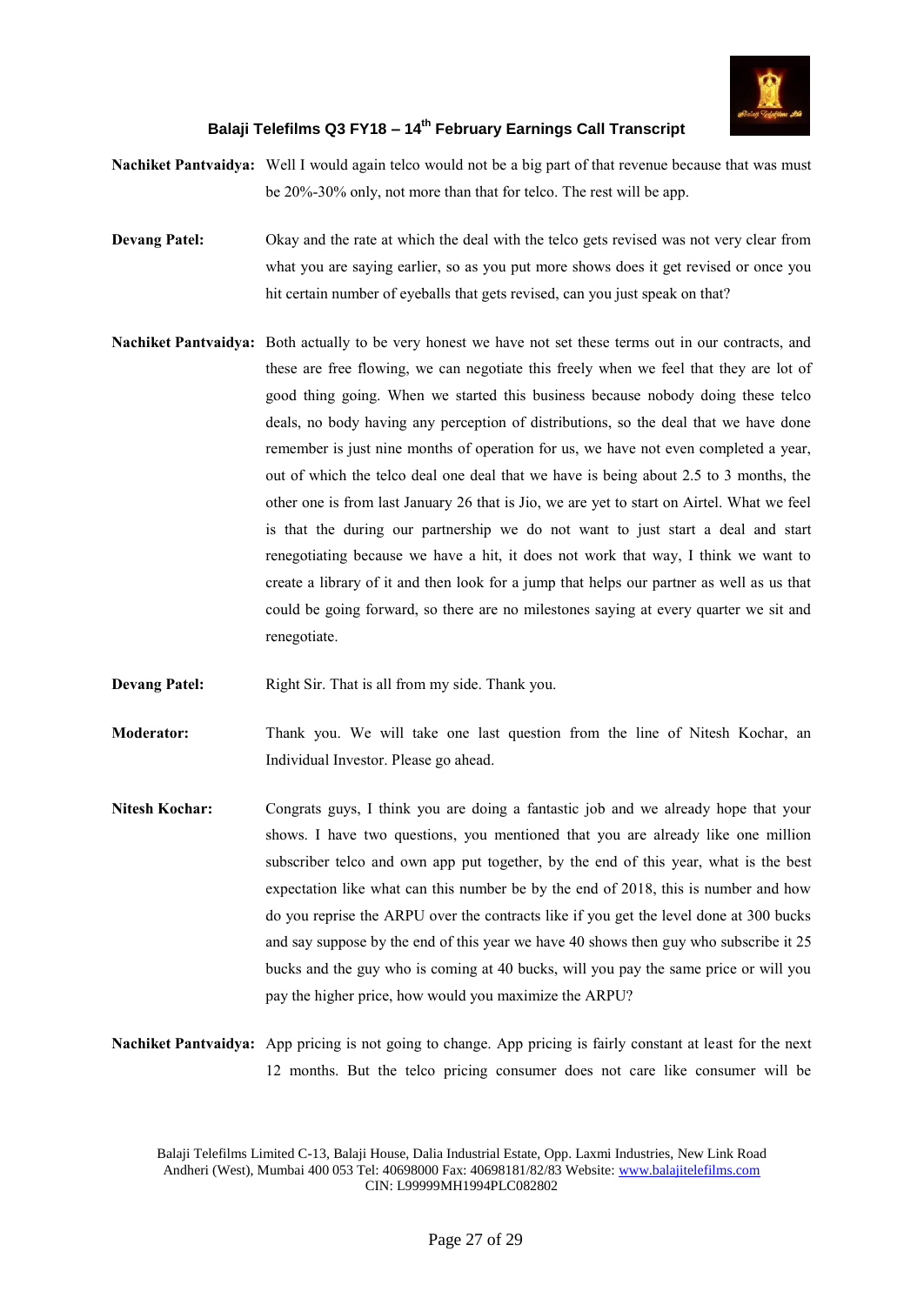

watching it at whatever price the telco charges, it is free right now, so our deal with the telco, which in keep, negotiate. What is your first question?

- **Nitesh Kochar:** One million subscriber paid subscriber, you are already in so by the end of this year?
- **Nachiket Pantvaidya:** End of this year means another 45 days how many will you acquire is what you are asking.
- **Nitesh Kochar:** No, I am saying by the end of current calendar year we should be at around two times or 2.5 times.
- **Nachiket Pantvaidya:** End of the calendar year.
- **Nitesh Kochar:** Yes.
- **Nachiket Pantvaidya:** End of the calendar year we should be at around 2-2.25.
- **Nitesh Kochar:** Okay. Great subscriber.
- **Nachiket Pantvaidya:** Yes only paid, we are already 12 million free subscriber.
- **Nitesh Kochar:** Sure and for the just to reiterate for 140 Crores budget of the cost, you said the breakeven is 8 million paid subscriber, right?
- **Nachiket Pantvaidya:** Yes.
- Nitesh Kochar: Thank you very much and all the very best.
- **Moderator**: Thank you. Ladies and gentlemen that was the last questions. I would like to hand the floor over to Rohit Dokania for closing comments. Please go ahead Sir!
- **Rohit Dokania:** Thank you everyone. Karthik, Nachiket and Sanjay who ever want to make any closing comments.
- **Sanjay Dwivedi:** We would just like to thank everyone. If there are any further questions, please feel free to reach out to us. We will always around to answer.